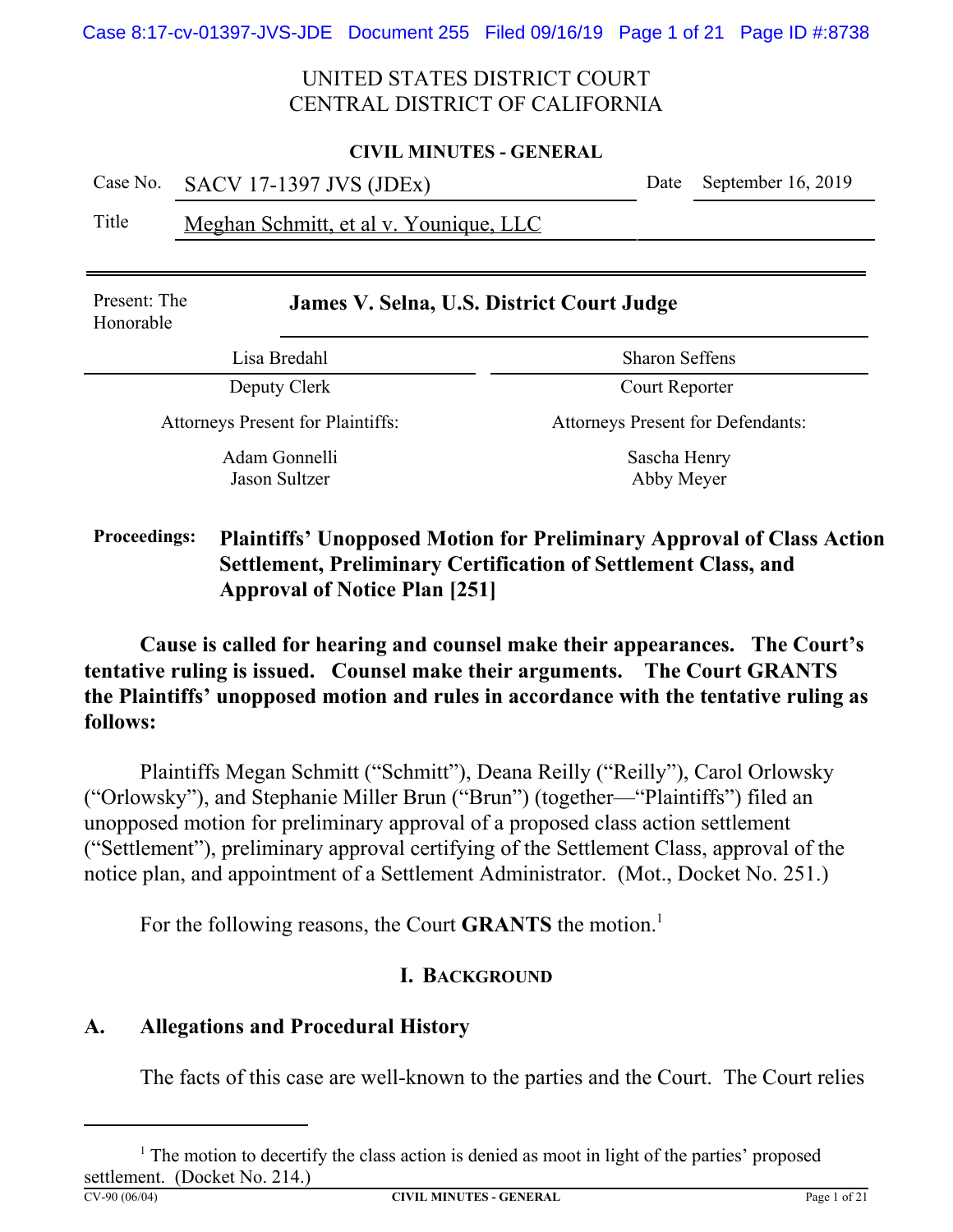#### **CIVIL MINUTES - GENERAL**

|       | Case No. SACV 17-1397 JVS (JDEx)       | Date September 16, 2019 |
|-------|----------------------------------------|-------------------------|
| Title | Meghan Schmitt, et al v. Younique, LLC |                         |

on the background facts from its order on class certification.

This case concerns the marketing and sales of Younique's mascara product, Moodstruck 3D Fiber Lashes (the "Lash Enhancer") from October 2012 until July 2015. (SAC, Docket No. 58 ¶ 1.) The Lash Enhancer consists of two components, a "Transplanting Gel" and "Natural Fibers." ( $\underline{Id}$ .  $\P$ 3.) Younique represented that the Natural Fiber component was "natural" and consisted of "100% Natural Green Tea Fibers" on the Lash Enhancer's label. (Id. ¶ 8.) However, Plaintiffs allege that the Natural Fiber component did not actually contain any green tea leaves and instead was composed of ground-up nylon.  $(\underline{Id.})$  Plaintiffs allege that a reasonable person would not consider nylon "natural."  $(\underline{Id}, \P$  7.)

Younique's products are not sold in retail stores. (Opp'n, Docket No. 105-1 at 1.) The Lash Enhancer was sold by individual independent contractors ("Presenters") who marketed the Lash Enhancer via online platforms including "virtual" parties. (Id. at  $1-2$ .) Customers can purchase products from Younique's website or from a Presenter's individual webpage, which is also connected to Younique's website. (Docket No. 111-4, Ex. 25, 235:24-236:7; Docket No. 111-5, Ex. 26, 90:7-91:12; Docket No. 111-6, Ex. 27, 42:17-44:8, 102:4-104:2, 107:8-108:5)

The Lash Enhancer contained tubes that were packaged inside a hard, black case (akin to an eyeglass case). (Henry Decl., Docket No. 111-1, Images 3, 15.) The case was shrink-wrapped in plastic. (Id., Image 4.) The ingredients were listed on a label stuck to the shrink-wrap on the back of the case. (Id., Image 5.) The two labels used featured one of the following representations:

> TRANSPLANTING GEL & NATURAL FIBERS ... Natural Fibers Net Wt. .02 oz/ .5g ... NATURAL FIBERS INGREDIENTS: 100% Natural Fibers taken from the Campanulaceae of Green Tea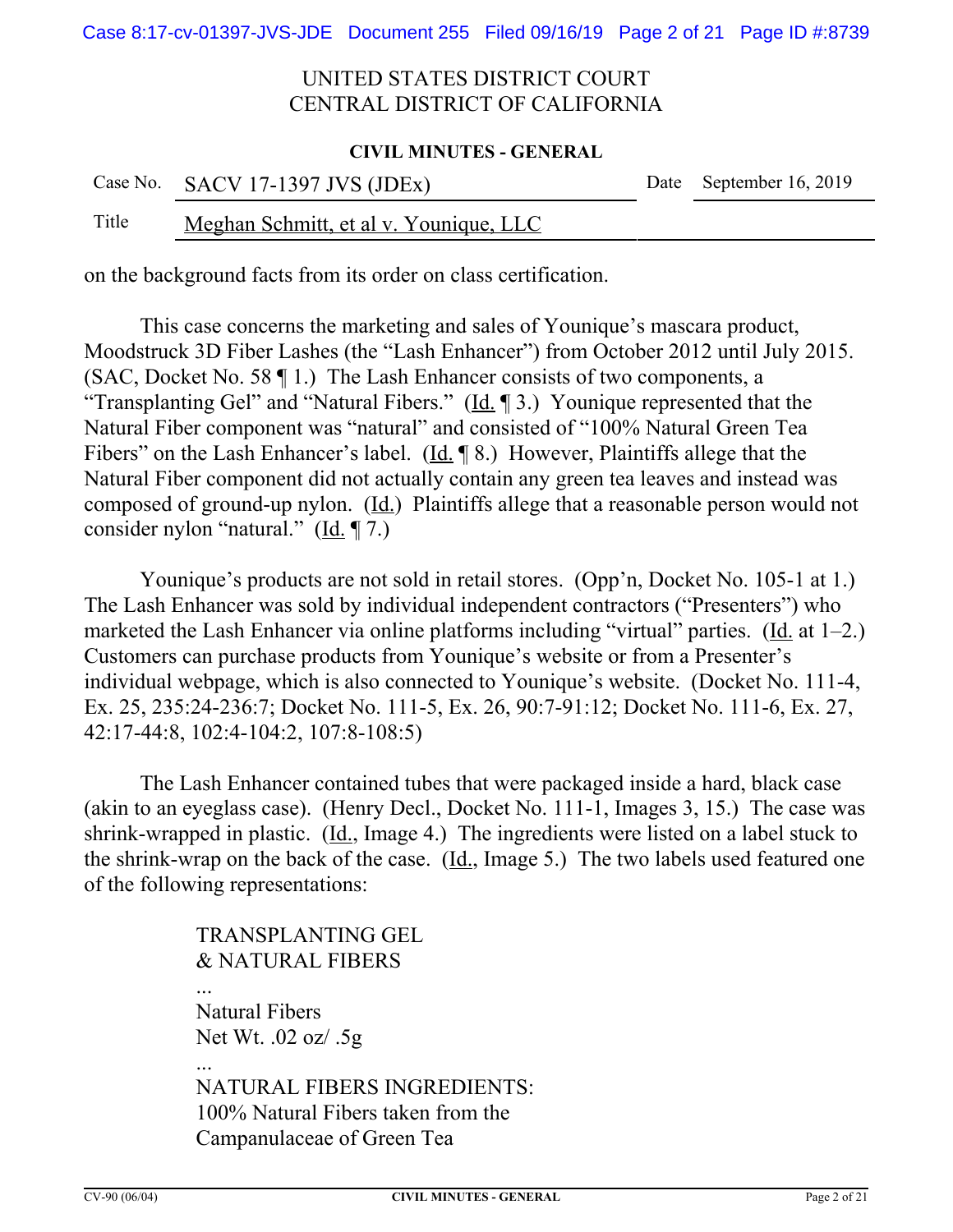Case 8:17-cv-01397-JVS-JDE Document 255 Filed 09/16/19 Page 3 of 21 Page ID #:8740

# UNITED STATES DISTRICT COURT CENTRAL DISTRICT OF CALIFORNIA

#### **CIVIL MINUTES - GENERAL**

Case No. SACV 17-1397 JVS (JDEx) Date September 16, 2019 Title Meghan Schmitt, et al v. Younique, LLC

(Henry Decl., Docket No. 111-1, Image 6.) or

TRANSPLANTING GEL & NATURAL FIBERS Natural Fibers Net Wt. .02 oz/ .5g ... NATURAL FIBERS INGREDIENTS: 100% Natural Green Tea Fibers

(Id., Image 4.) Younique promotes itself as a company specializing in natural cosmetics. (Ranallo Depo., Docket No. 105-8, 67:13-24; August 2013 website capture, Docket No. 77-6, Ex. 2; August 2014 website capture, Docket No. 77-7, Ex. 3; Younique website capture, Docket No. 106-4, Ex. 16 "Nature. Love. Science.")

Plaintiffs filed a purported class action against Younique alleging eleven causes of action, including violations of the Magnuson-Moss Warranty Act ("MMWA"), 15 U.S.C. 2301, et seq., the California Unfair Competition Law ("UCL"), California Bus.& Prof. Code § 17200, et seq., the California Consumers Legal Remedies Act ("CLRA"), Cal. Civ. Code § 1750, et seq., the Florida Unfair and Deceptive Trade Practices Act ("FUDTPA"), Fla. Stat. § 501.201, et seq., the Ohio Consumer Sales Practices Act, Ohio Rev. Code § 1345.01, the Ohio Deceptive Trade Practices Act ("ODTPA"), Ohio Rev. Code § 4165.01, et seq., and the Tennessee Consumer Protection Act ("TCPA"), Tenn. Code Ann. § 47-18-101, et seq.; breaches of an express warranty under California, Ohio, and Tennessee laws and breaches of the implied warranties of merchantability under California, Ohio, and Tennessee laws. (See generally SAC, Docket No. 58.)

In its ruling on the class certification motion, the Court denied Plaintiffs' motion to certify the Tennessee class, but granted the motion to certify the California, Florida, and Ohio classes. (Order, Dkt. No. 149 at 18.) The Court determined that on the evidence before it, there was "a methodologically plausible theory of classwide recovery." (Id. at 17.)

On December 12, 2018, Plaintiffs served Dr. May's Rule 26 report revealing his opinions for three classwide damages models. (Henry Decl., Dkt. No. 209-2 ¶ 11.) For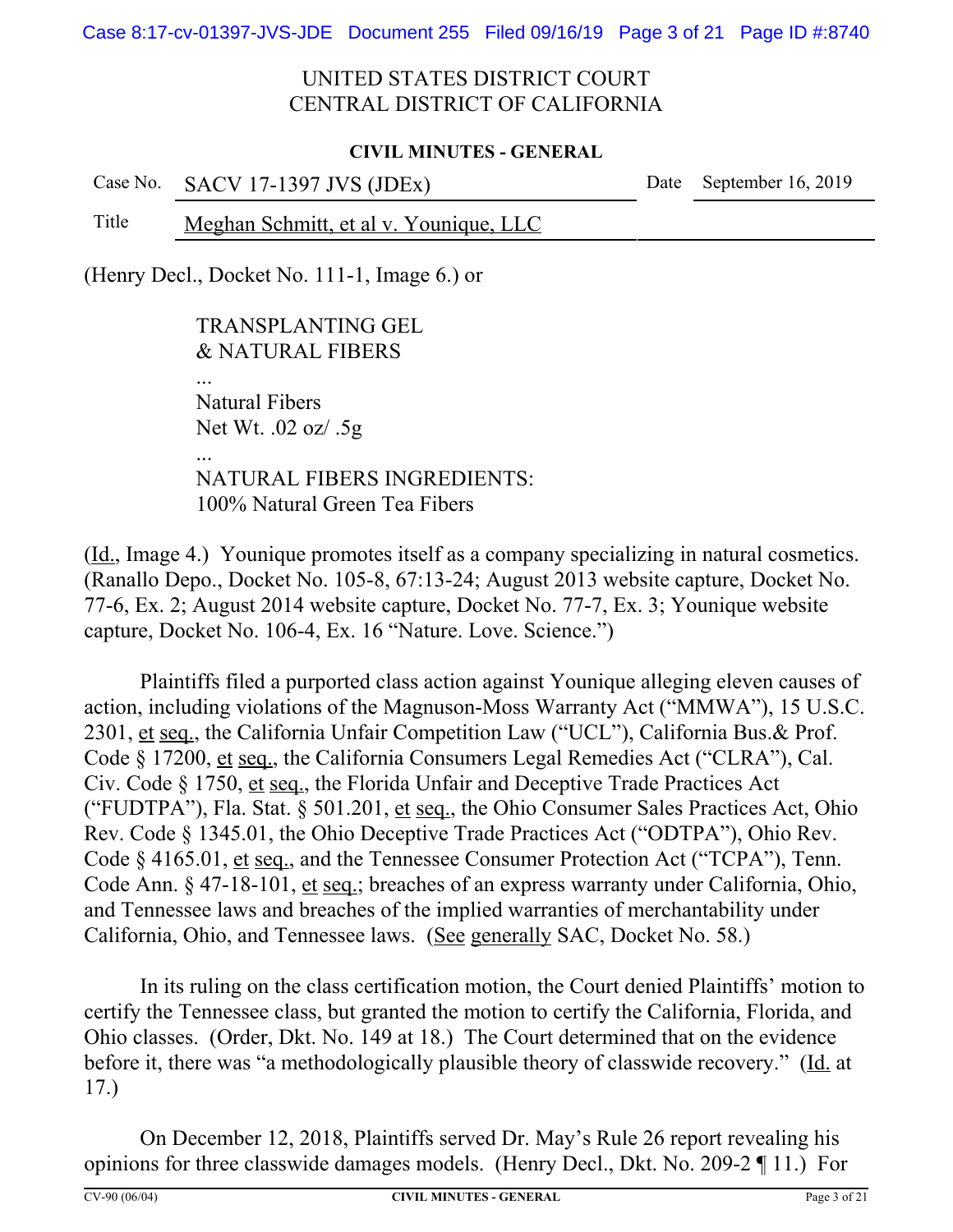#### **CIVIL MINUTES - GENERAL**

|       | Case No. SACV 17-1397 JVS (JDEx)       | Date September 16, 2019 |
|-------|----------------------------------------|-------------------------|
| Title | Meghan Schmitt, et al v. Younique, LLC |                         |

his models, Dr. May obtained sales data from Information Resources, Incorporated ("IRI") and coded the data for 1,126 products sold in California, 1,084 products sold in Florida, and 1,011 products sold in Ohio. (Report, Dkt. No. 214-6, Ex. H., Ex.3.) Dr. May also calculated R Square<sup>2</sup> numbers for California (.059), Florida (.067), and Ohio  $(.079)$ .  $(\underline{Id.})$ 

Plaintiffs now seek a Preliminary Approval Order that does the following: (1) conditionally certifies the class under Fed. R. Civ. P. 23(b)(3) for settlement purposes; (2) preliminarily approves the Settlement as fair, reasonable, and adequate; (3) approves the Notice and Election of the Opt-Out Form to be disseminated to the Class Members in the form and manner proposed by the Parties as set forth in the Settlement Agreement and Exhibits C, D, and E, (4) appoints Heffler Claims Group as the settlement administrator, and (5) appoints Class Counsel as counsel to the Settlement Class. (Docket No. 251-1, § II. Q.)

# **B. Summary of the Settlement**

# **1. The Proposed Settlement Class**

Pursuant to the Settlement Agreement, the proposed settlement class consists of:

all persons who (1) during the Class Period, resided in one of the following states: California, Ohio, Florida, Michigan, Minnesota, Missouri, New Jersey, Pennsylvania, Tennessee, Texas, and Washington; and (2) purchased one or more Products for

<sup>&</sup>lt;sup>2</sup> According to Dr. May, "R square refers to what's called the goodness of fit of the regression equation as a whole in terms of – one way to think about it in two dimensional space is how tight are the dots, the observations on the line that you're fitting to them. If they're very close, then you have a very good fit for their regression as a whole. If they're scattered far from the line, then it's – the fit for the line as a whole is not as good." (May Depo., Dkt. No. 214-5, 92:18-93:6.) Dr. May explained that an R square of .059920703 (the R square associated with the California regression model) indicates that "if you're looking at the explaining or predicting the price with the equation as a whole, you're explaining about six percent of the variation in price, 5.99 percent. . . . A perfect fit would be 1.0. So that would be a hundred. So, the R square is basically looking at the fit of the model as a whole, but it's not necessarily what we're interested in here. We're interested in certain coefficients, specifically Z one. . . . The short answer is it's not a great fit for the regression as a whole, but what we care more about is the fit on the Z one coefficient." (Id., 93:8-94:9.)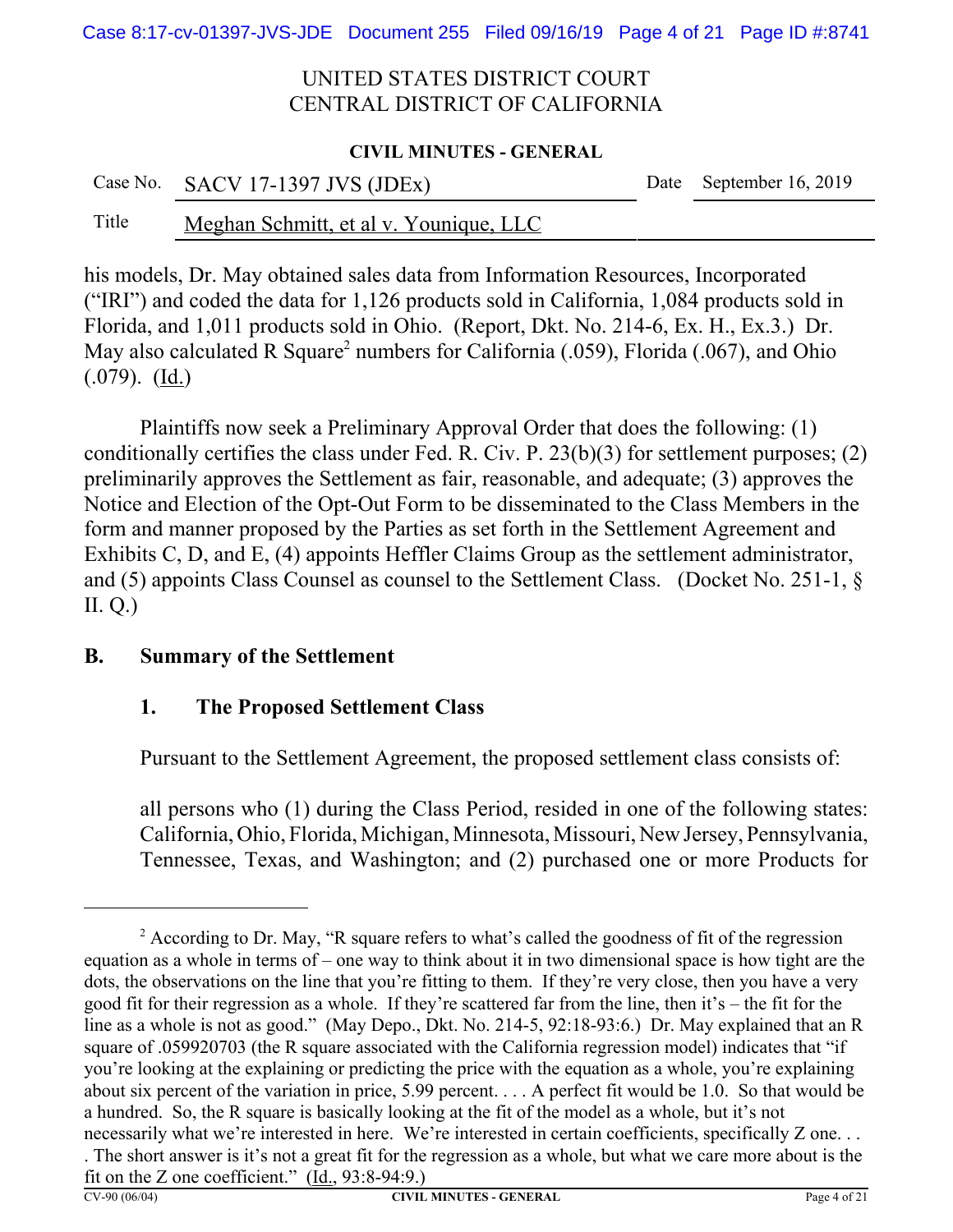### **CIVIL MINUTES - GENERAL**

|       | Case No. SACV 17-1397 JVS (JDEx)       | Date September 16, 2019 |
|-------|----------------------------------------|-------------------------|
| Title | Meghan Schmitt, et al v. Younique, LLC |                         |

personal, family or household use and not for resale. Presenters will not be excluded from the Class but only their purchases for personal, family or household use and not for resale will be subject to this Agreement as set forth in Section V. Excluded from the Settlement Class are: (a) Younique's board members or executive-level officers, including its attorneys; (b) governmental entities; (c) the Court, the Court's immediate family, and the Court's staff; and (d) any person that timely and properly excludes himself or herself from the Settlement Class in accordance with Section VIII(B) of this Agreement or as approved by the Court.

(Settlement Agreement, Docket No. 251-1, Gonnelli Decl., Ex. 1, § II. Z.) The "Class Period" runs from October 1, 2012 to July 31, 2015. (Id. § II. I.)

# **2. Settlement Amount and Injunctive Relief**

The proposed settlement provides for the creation of a Settlement Fund in the amount \$3,250,000.00. (Id. § IV. A.)

The Settlement Fund shall be applied to pay in the following order: (i) any necessary taxes and tax expenses; (ii) all costs and expenses associated with Class Notice, including all fees and expenses of the Settlement Administrator; (iii) all costs and expenses associated with the administration of the Settlement, including all fees and expenses of the Settlement Administrator; (iv) any Attorneys' Fees award made by the Court to Class Counsel; (v) any award of Expenses made by the Court to Class Counsel; (vi) any Service Awards made by the Court to Plaintiffs; (vii) cash payments distributed to Settlement Class members who have submitted timely, valid, and approved claims pursuant to the claims process; and (viii) the Residual Funds, if any. (Id. § IV. A. 1.)

Within ten bank days after the Preliminary Approval Order is entered, Younique shall transfer \$200,000.00 into the Settlement Fund which shall be used to pay costs and expenses of the Settlement Administrator, including to effectuate Class Notice pursuant to the Notice Plan. (Id. § IV. A. 2.)

In addition, Younique agrees that, for three years, if it elects to describe an ingredient in its current or future fiber lash products as "natural," it will have the product tested by a reputable U.S.-based laboratory every six months to confirm the ingredients identified as "natural" are as described. (Id. § IV.B.1.)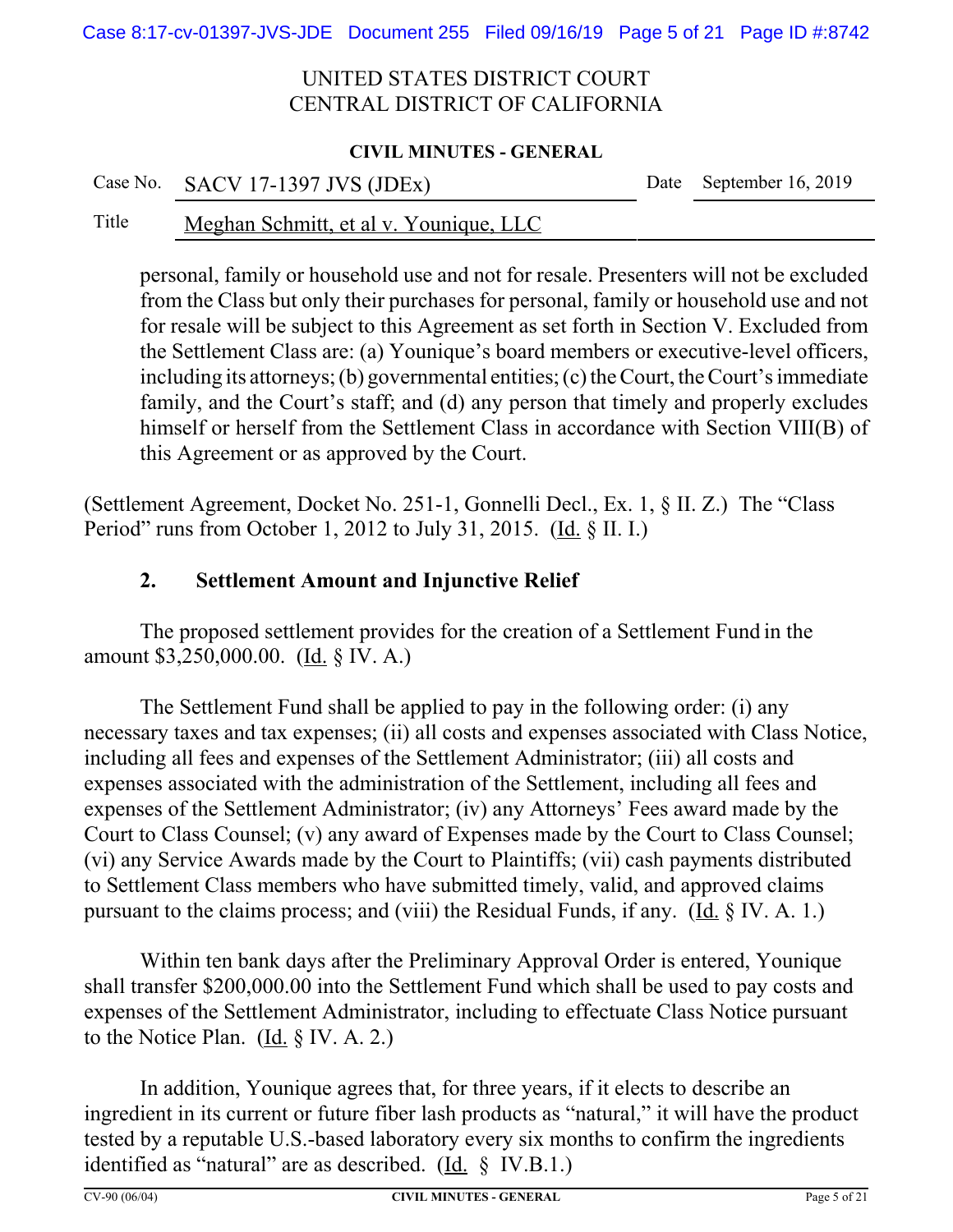#### **CIVIL MINUTES - GENERAL**

|       | Case No. SACV 17-1397 JVS (JDEx)       | Date September 16, 2019 |
|-------|----------------------------------------|-------------------------|
| Title | Meghan Schmitt, et al v. Younique, LLC |                         |

## **3. Attorneys' Fees and Costs**

Class Counsel's attorneys' fees shall not exceed an amount equal to 33.33% of the Settlement Fund of \$3,250,000.00. (Id.  $\S$  X. A.) This amount shall be paid from the Settlement Fund and shall be the sole aggregate compensation paid by Younique to Class Counsel for representing Plaintiffs and the Settlement Class, for prosecuting the Action, the *Bowers* Action and any Related Action and relating to this Agreement. (Id.)

# **4. Administrative Expenses and Service Awards**

The Settlement Agreement indicates that the Settlement Administrative Costs shall not exceed \$175,000. (Id. § X. B.)

In addition, Class Counsel will make an application for Service Awards to the Megan Schmitt, Stephanie Miller-Brun and Deana Reilly that will not exceed \$45,000 (\$15,000 each). (Id.  $\S$  X. C.) Class Counsel also intends to make an application for a Service Award to Kristen Bowers, Brenna Kelly-Starkebaum, Aschley Willey, Mekenzie Davis, Michelle Ellis, Jan Taylor, Nevina Saitta, Meagan Nelson and Casey Ratliff that will not exceed \$22,500. (Id.) The Service Awards, if granted, shall be paid from the Settlement Fund and shall be the only Service Awards paid by Younique. (Id.)

# **5. Calculation of Settlement Payments**

 The relief to be provided to each member of the Settlement Class who submits a timely and valid Claim Form pursuant to the terms and conditions of this Agreement shall be a payment in the form of a cash refund. (Id.  $\S V$ . J.) Payment will be based on the number of Products purchased by the member of the Settlement Class and the total amount of valid claims submitted. (Id.) Cash refunds will be paid by the Settlement Administrator via check, pursuant to Section  $V(K)$ . (Id.) The Settlement Administrator shall determine each authorized Settlement Class member's pro rata share based upon each Settlement Class member's Claim Form and the total number of valid claims. (Id.) Accordingly, the actual amount recovered by each Settlement Class member who submits a timely and valid claim will not be determined until after the Claim Period has ended and the number of Products purchased by the member of the Settlement Class and the total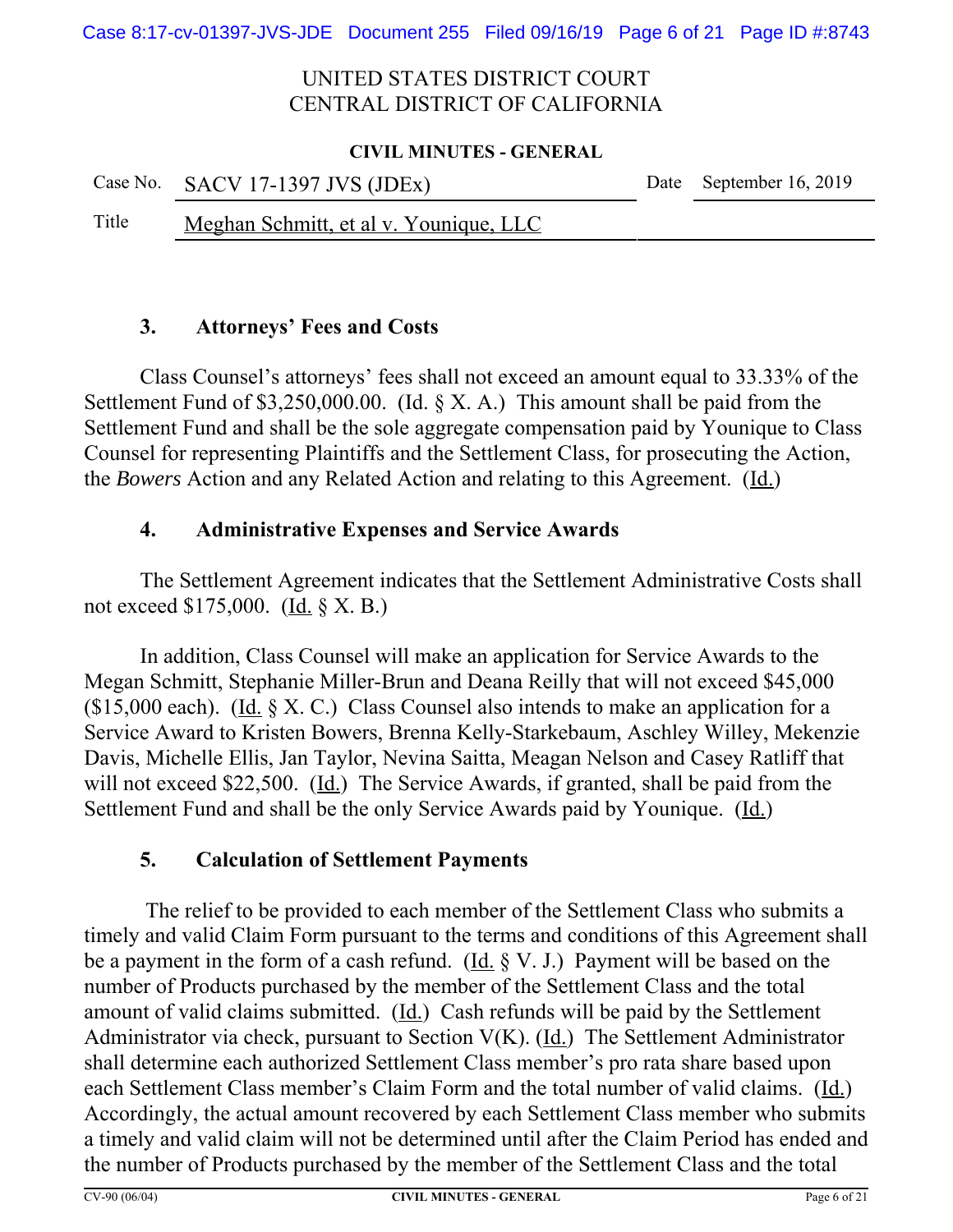#### **CIVIL MINUTES - GENERAL**

|       | Case No. SACV 17-1397 JVS (JDEx)       | Date September 16, 2019 |
|-------|----------------------------------------|-------------------------|
| Title | Meghan Schmitt, et al v. Younique, LLC |                         |

amount of valid claims submitted is determined.(Id.)

The Settlement Administrator shall begin paying timely, valid, and approved claims via first-class mail no later than 30 days after the Effective Date.(Id. § V. K. 1.) The Settlement Administrator shall have completed the payment to Settlement Class members who have submitted timely, valid, and approved claims pursuant to the claim process no later than 45 days after the Effective Date. (Id. § V. K. 2.)

# **6. Release**

Upon the Effective Date of this Agreement, Plaintiffs and each member of the Settlement Class, and each of their successors, assigns, heirs, and personal representatives, shall be deemed to have, and by operation of the Final Approval Order and Judgment shall have, fully released, relinquished, and discharged all Released Claims against the Released Persons.  $(\underline{Id}, \S \, IX. A.)$ 

The Court notes that the definition of "Released Claims" appears to be a general release. This is fine for the named Plaintiffs, but not the Class members. The Class members should release the claims asserted in the current Complaint, i.e. any claim which could have been asserted based on the facts in the current Complaint. The Court will not approve a general release for Class members.

# **7. Notice**

Class Counsel and Younique recommend and retain Heffler Claims Group to be the Settlement Administrator for this Agreement. (Id. § VI. A.)

The Settlement Administrator shall establishing a website, www. FiberLashesSettlement.com that contains the Complaint, this Agreement, the long form of the Class Notice (Exhibit D hereto), a Claim Form capable of being completed and submitted online or printed, the documents to be filed supporting a motion for preliminary approval of this settlement, the documents to be filed supporting an application for an award of Attorneys' Fees, Expenses and Service Awards, and the documents to be filed supporting a motion for Final Approval Order and Judgment. (Id. § VI. A. 1. c.) The Settlement Website shall be activated according to the Notice Plan,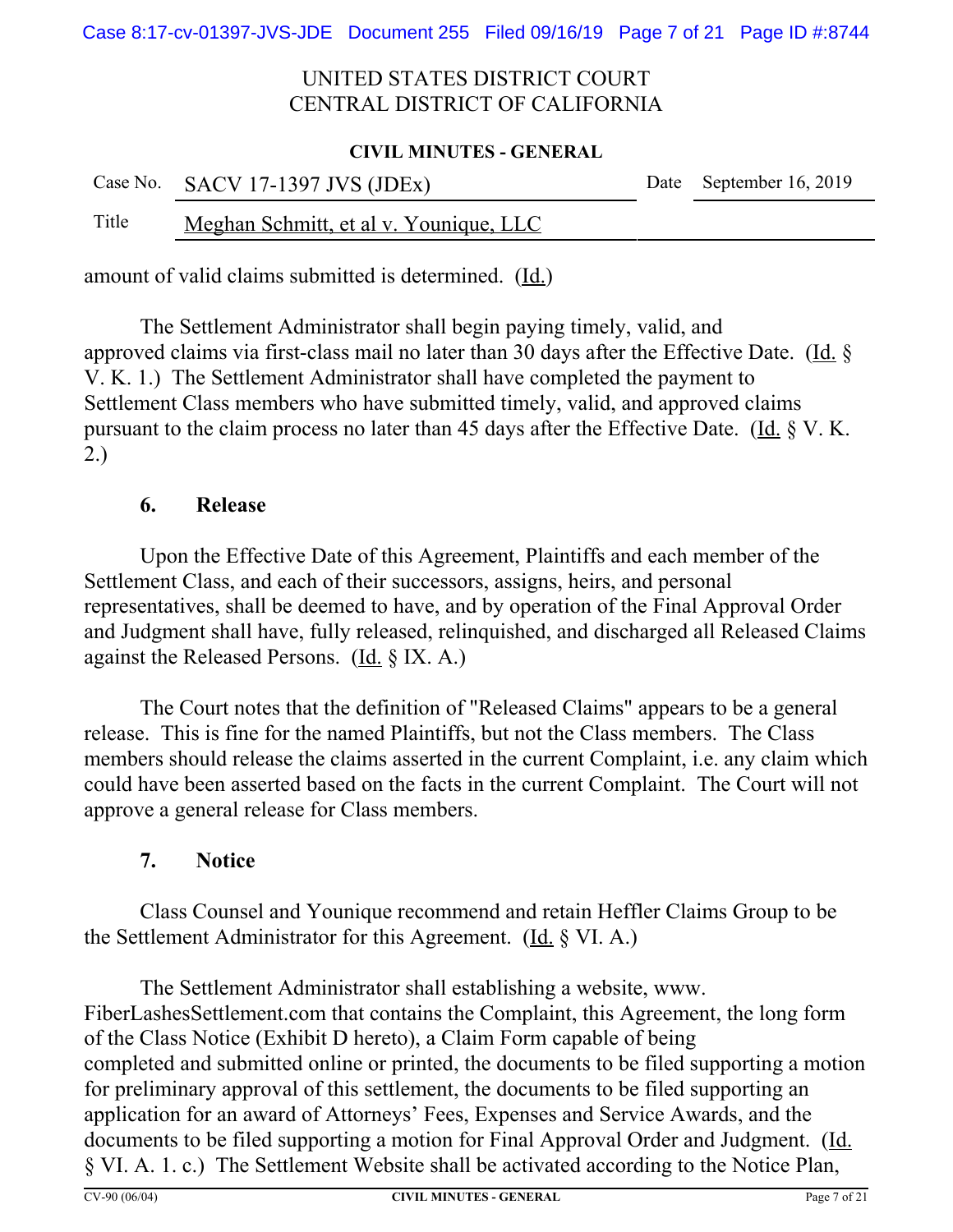#### **CIVIL MINUTES - GENERAL**

|       | Case No. SACV 17-1397 JVS (JDEx)       | Date September 16, 2019 |
|-------|----------------------------------------|-------------------------|
| Title | Meghan Schmitt, et al v. Younique, LLC |                         |

and shall remain active until 90 calendar days after the Effective Date.  $(Id.)$ 

The Settlement Administrator will also send the Class Notice and/or Claim Form to any potential member of the Settlement Class who so requests, via electronic or U.S. mail. (Id. § VI. A. 1. d.)

# **8. Unpaid Funds**

If, after the payment of the items set forth in Section  $IV(A)(1)(i)-(vi)$  and the expiration of checks mailed to members of the Settlement Class, value remains in the Settlement Fund, it shall be called the Residual Fund. (Id.  $\S V$ . L.) Any value remaining in the Residual Fund shall increase eligible Settlement Class members' relief on a pro rata basis until the Residual Fund is exhausted, unless the Parties mutually agree that a supplemental distribution is economically unfeasible.  $(\underline{Id})$  Should the Parties mutually agree that a supplement distribution is economically unfeasible, then the parties will meet and confer in good faith to reach an agreement on a *cy pres* recipient approved by the Court. (Id.) If the Parties are unable to reach an agreement on a *cy pres* recipient, then Younique, on the one hand, and Plaintiffs, on the other hand, may submit alternative proposals for the cy pres recipient to the Court and the Court will select the recipient. (Id.) There shall be no reverter to Younique.(Id.)

# **9, Opt-Out and Objection Process**

A member of the Settlement Class may object to this Agreement or request exclusion from this Agreement. ( $\underline{Id}$ ,  $\S$  VIII.) Any member of the Settlement Class who does not request exclusion from the Settlement has the right to object to the Settlement. (Id.) Members of the Settlement Class may not both object to and opt out of the Settlement. (Id.) Any member of the Settlement Class who wishes to object must timely submit an objection as set forth in Section VIII(A). (Id.) If a member of a Settlement Class submits both an objection and a written request for exclusion, he or she shall be deemed to have complied with the terms of the procedure for requesting exclusion as set forth in Section VIII(B) and shall not be bound by the Agreement if approved by the Court, and the objection will not be considered by the Court. (Id.)

The Court notes that there should be at least a 60-day window for Class members to object, instead of the 30-day window stated in § VIII. A. 2.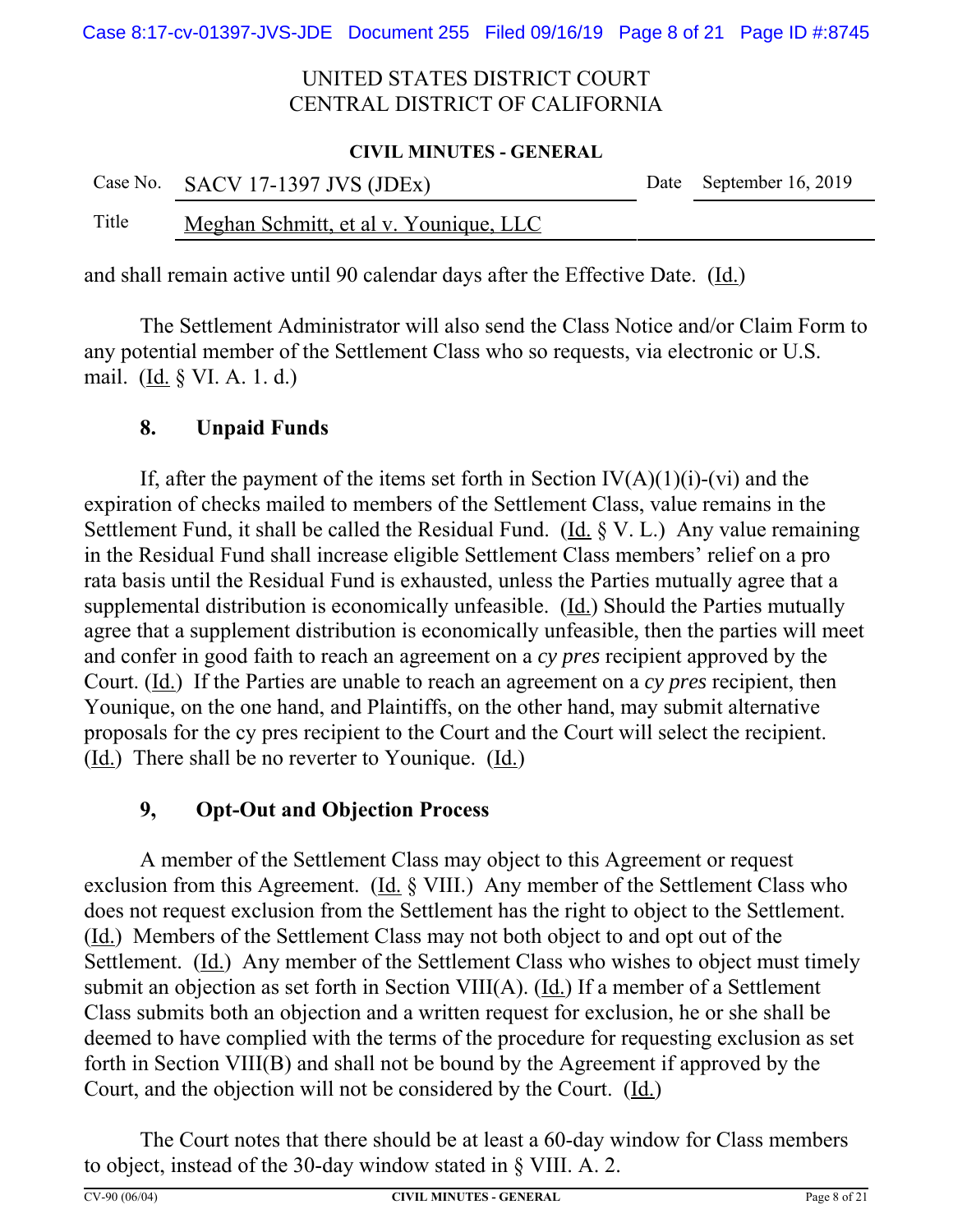#### **CIVIL MINUTES - GENERAL**

|       | Case No. SACV 17-1397 JVS (JDEx)       | Date September 16, 2019 |
|-------|----------------------------------------|-------------------------|
| Title | Meghan Schmitt, et al v. Younique, LLC |                         |

## **10. Revocation of Agreement**

Pursuant to the Settlement Agreement, the parties shall each have the right to terminate this Agreement if (1) the Court denies preliminary approval or final approval of this Agreement, or (2) the Final Approval Order and Judgment does not become final by reason of a higher court reversing the Final Approval Order and Judgment, and the Court thereafter declines to enter a further order approving settlement on the terms in this Agreement. (Id. § XII. A.)

In addition, Younique has the right to terminate the Agreement if, prior to the entry of the Final Approval Order and Judgment, .1% or more members of the Settlement Class for whom the parties have class contact information submit timely and valid requests for exclusion. (Id. § XII. B.)

# **II. LEGAL STANDARD**

Federal Rule of Civil Procedure Rule 23(e) states that "[t]he claims … of a certified class—or a class proposed to be certified for purposes of settlement—may be settled . . . or compromised only with the court's approval." "The parties must provide the court with information sufficient to enable it to determine whether to give notice of the propos[ed] [settlement] to the class." Fed. R. Civ. P.  $23(e)(1)(A)$ . "The court must direct notice in a reasonable manner to all class members who would be bound by the proposal if giving notice is justified by the parties' showing that the court will likely be able to: (i) approve the propos[ed] [settlement] under Rule  $23(e)(2)$ ; and (ii) certify the class for purposes of judgment on the proposal." Id.  $23(e)(1)(B)(i)(ii)$ .

# **III. DISCUSSION**

# **A. Preliminary Approval of the Proposed Class Settlement**

# **1. The Fairness Factors Support Settlement Approval**

Under Rule 23(e)(2) if the proposed settlement would bind class members, the Court may approve it only after a hearing and only on finding that it is fair, reasonable and adequate. To make this determination, the Court must consider the following factors: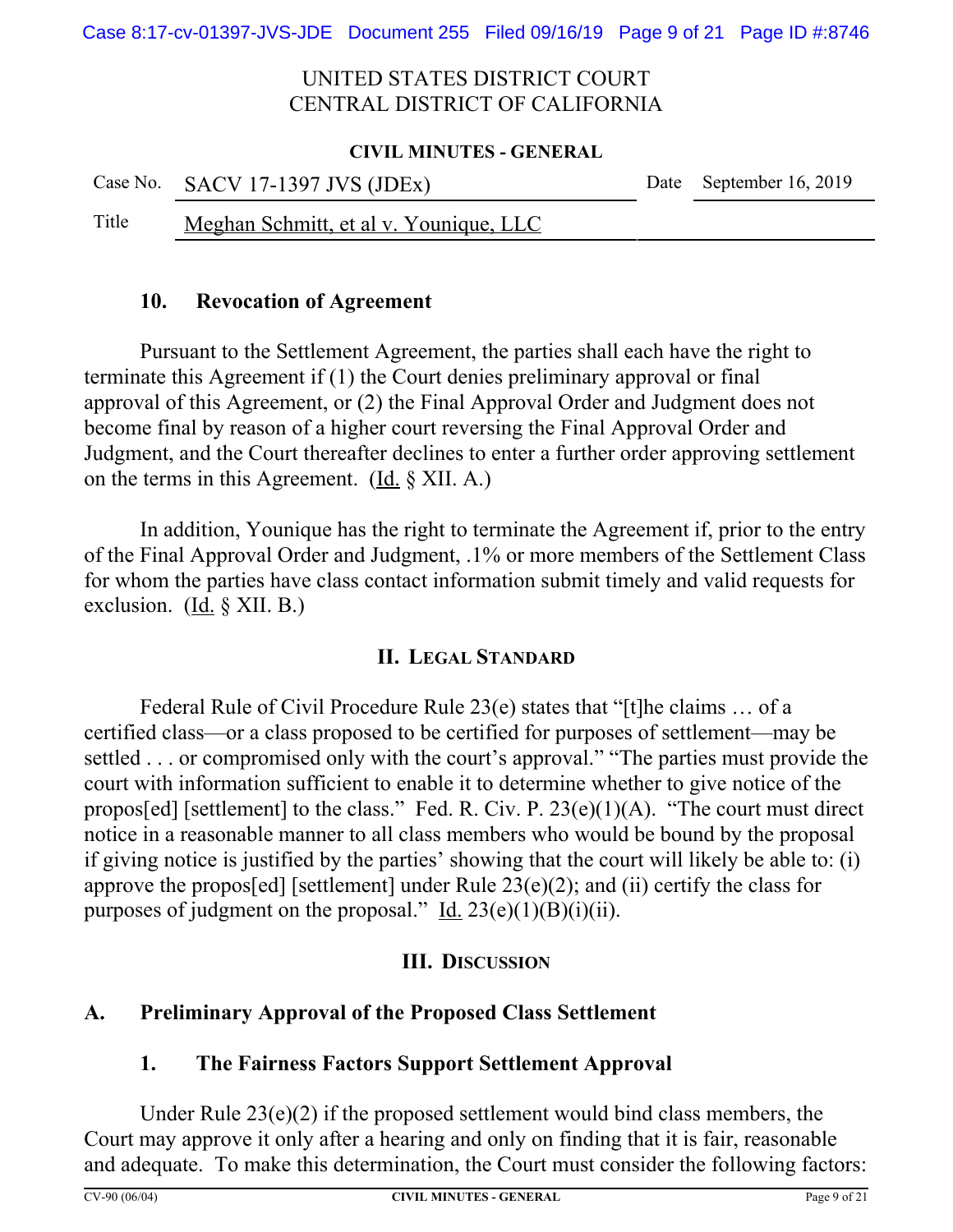Case 8:17-cv-01397-JVS-JDE Document 255 Filed 09/16/19 Page 10 of 21 Page ID #:8747

# UNITED STATES DISTRICT COURT CENTRAL DISTRICT OF CALIFORNIA

### **CIVIL MINUTES - GENERAL**

Case No. SACV 17-1397 JVS (JDEx) Date September 16, 2019

## Title Meghan Schmitt, et al v. Younique, LLC

(A) the class representatives and class counsel have adequately represented the class;

(B) the proposal was negotiated at arm's length;

(C) the relief provided for the class is adequate, taking into account:

- (i) the costs, risks, and delay of trial and appeal;
- (ii) the effectiveness of any proposed method of distributing relief to the class, including the method of processing class-member claims;
- (iii) the terms of any proposed award of attorneys' fees, including timing of payment; and

(iv) any agreement required to be identified under Rule  $23(e)(3)$ ; and

(D) the proposal treats class members equitably relative to each other.

Fed. R. Civ. P. 23(e)(2).

Before the revisions to the Federal Rule of Civil Procedure 23(e), the Ninth Circuit had developed its own list of factors to be considered. See e.g., In re Bluetooth Headset Products Liab. Litig., 654 F.3d 935, 964 (9th Cir. 2011) (citing Churchill Vill., L.L.C. v. Gen. Elec., 361 F.3d 566, 575 (9th Cir. 2004)). The revised Rule 23 "directs the parties to present [their] settlement to the court in terms of [this new] shorter list of core concerns[.]" Fed. R. Civ. P. 23(e)(2), 2018 Advisory Committee Notes. "The goal of [amended Rule  $23(e)$ ] is ... to focus the [district] court and the lawyers on the core concerns of procedure and substance that should guide the decision whether to approve the proposal." Id.

# **a. Adequacy of Representation by Class Representatives and Class Counsel**

Under Rule  $23(e)(2)(A)$ , the first factor to be considered is whether the class representatives and class counsel have adequately represented the class. This analysis includes "the nature and amount of discovery" undertaken in the litigation. Fed. R. Civ. P. 23(e)(2)(A), 2018 Advisory Committee Notes.

The proposed Class Representatives actively participated in the case, including by reviewing the complaint and other case documents and through extensive communications with Class Counsel regarding the status of the case. (Docket No. 25-1, Gonnelli Decl. at ¶ 20.) Plaintiffs Schmitt, Reilly, and Miller-Brun each traveled to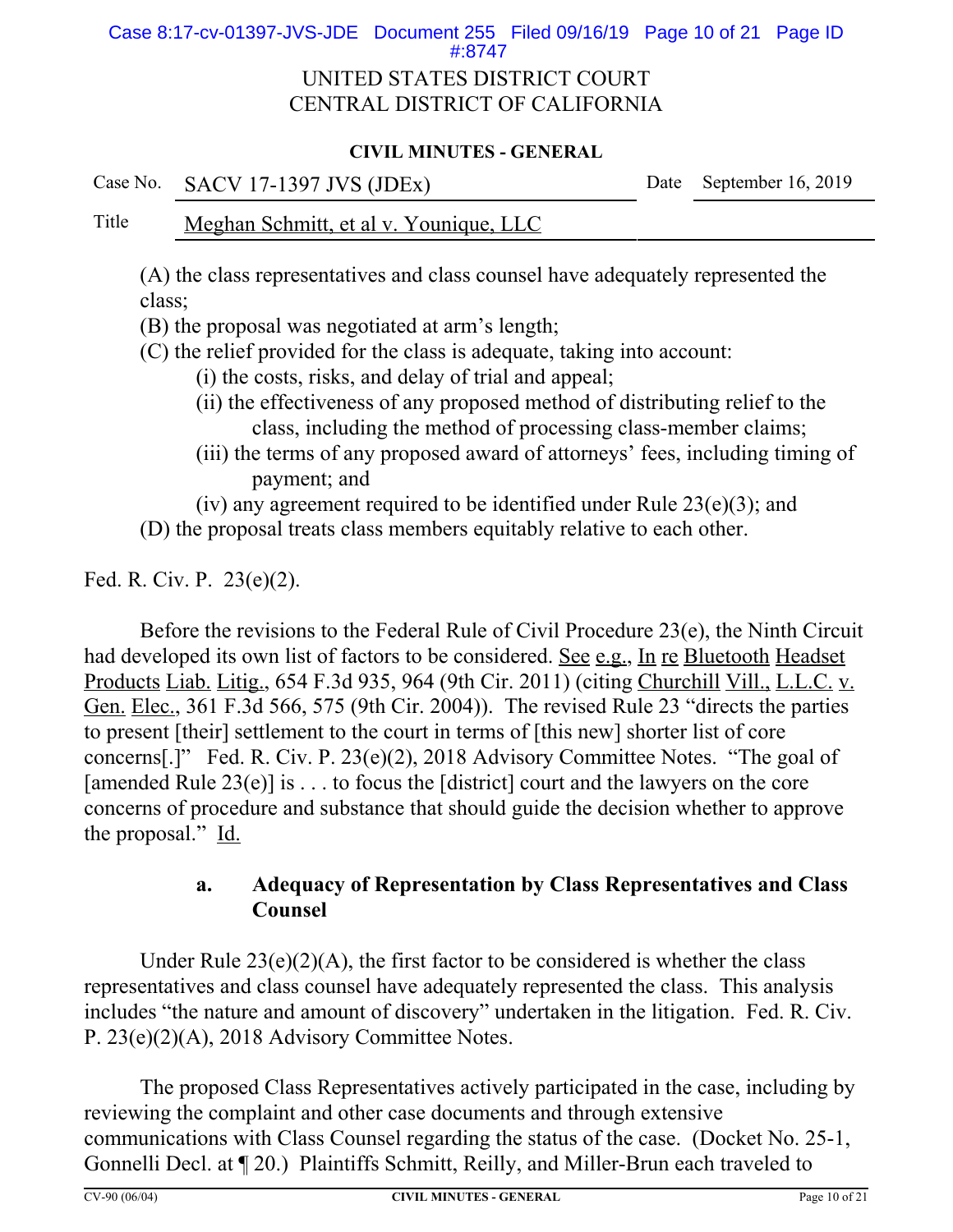## UNITED STATES DISTRICT COURT CENTRAL DISTRICT OF CALIFORNIA Case 8:17-cv-01397-JVS-JDE Document 255 Filed 09/16/19 Page 11 of 21 Page ID #:8748

#### **CIVIL MINUTES - GENERAL**

|       | Case No. SACV 17-1397 JVS (JDEx)       | Date September 16, 2019 |
|-------|----------------------------------------|-------------------------|
| Title | Meghan Schmitt, et al v. Younique, LLC |                         |

California to attend all-day depositions. (Id.)

Plaintiffs' Counsel have likely also adequately represented the Class. They have adequately prosecuted the case, having retained experts to test the ingredients of the Product and to conduct an analysis fo the product's pricing and potential damages, based on estimates of the potential price premium due to the alleged misrepresentations. (Id. ¶¶ 5-6.) Counsel obtained almost 6,000 documents in discovery regarding the sales, marketing and composition of the Product. (Id. ¶ 9.) They participated in a mediation in Santa Ana. (Id. ¶ 11.)

Because Plaintiffs and Class Counsel have adequately represented the Class, this factor weighs in favor of preliminary approval.

## **b. Negotiated at Arm's Length**

The second Rule  $23(e)(2)$  factor asks the Court to confirm that the proposed settlement was negotiated at arm's length. Fed. R. Civ. P. 23(e)(2)(B). As with the preceding factor, this can be "described as [a] 'procedural' concern[], looking to the conduct of the litigation and of the negotiations leading up to the proposed settlement." Fed. R. Civ. P. 23(e)(2), 2018 Advisory Committee Notes. "[T]he involvement of a neutral or court-affiliated mediator or facilitator in [settlement] negotiations may bear on whether th[ose] [negotiations] were conducted in a manner that would protect and further the class interests." Fed. R. Civ. P. 23(e), 2018 Advisory Committee Notes; accord Pederson v. Airport Terminal Servs., No. 15-cv-02400, 2018 WL 2138457, at \*7 (C.D. Cal. April 5, 2018) (the oversight "of an experienced mediator" reflected noncollusive negotiations).

In August 2018, the parties participate in a mediation before the Honorable John Leo Wagner. (Docket No. 251-1, Gonnelli Decl. ¶ 11.) In April 2019, the parties participated in private mediation under the supervision of The Honorable Leo Pappas. (Id.) Discussions continued through the mediator and between counsel, ultimately resulting in this Agreement. (Id.) In sum, the Court is confident in the arm's length process Parties undertook, and that the Settlement is not the production of collusion.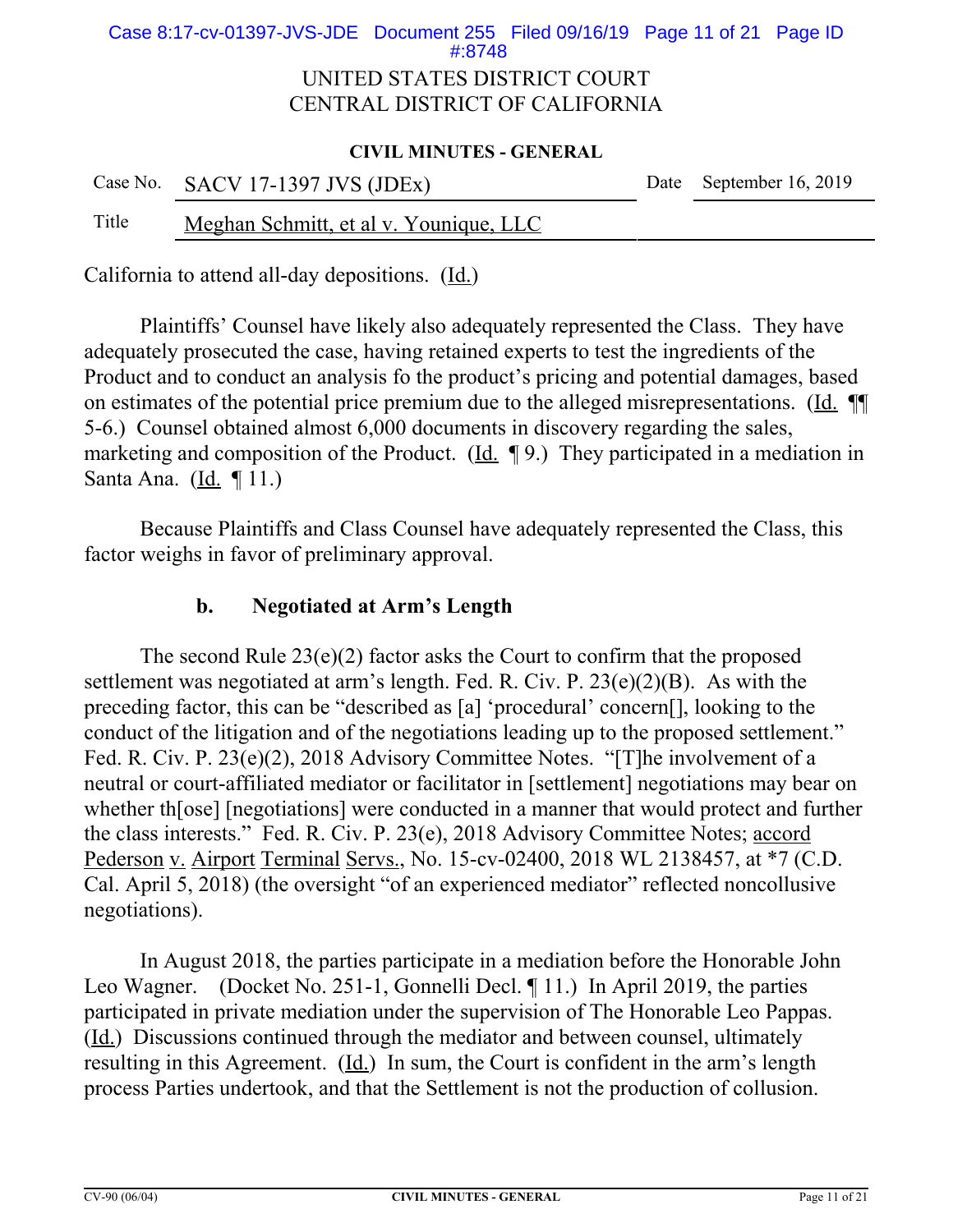## UNITED STATES DISTRICT COURT CENTRAL DISTRICT OF CALIFORNIA Case 8:17-cv-01397-JVS-JDE Document 255 Filed 09/16/19 Page 12 of 21 Page ID #:8749

#### **CIVIL MINUTES - GENERAL**

|       | Case No. SACV 17-1397 JVS (JDEx)       | Date September 16, 2019 |
|-------|----------------------------------------|-------------------------|
| Title | Meghan Schmitt, et al v. Younique, LLC |                         |

## **c. Adequacy of Relief Provided for the Class**

The third factor the Court considers is whether "the relief provided for the class is adequate, taking in to account: (i) the costs, risks, and delay of trial and appeal; (ii) the effectiveness of any proposed method of distributing relief to the class, including the method of processing class-member claims; (iii) the terms of any proposed award of attorneys' fees, including timing of payment; and (iv) any agreement required to be identified under Rule  $23(e)(3)$ ." Fed. R. Civ. P.  $23(e)(2)(C)$ . Under this factor, the relief "to class members is a central concern." Fed. R. Civ. P. 23(e)(2)(C), Advisory Committee Notes.

# i. Costs, Risks, and Delay of Trial and Appeal

"A[] central concern [when evaluating a proposed class action settlement] . . . relate[s] to the cost and risk involved in pursuing a litigated outcome." Fed. R. Civ. P. 23(e), 2018 Advisory Committee Notes. In evaluating this factor, the Court "must stop short of the detailed and thorough investigation that it would undertake if it were actually trying the case[.]" Kullar v. Foot Locker Retail, Inc., 168 Cal. App.4th 116, 130 (2008). "In the context of a settlement . . . the test is not the maximum amount plaintiffs might have obtained at trial on the complaint, but rather whether the settlement is reasonable under all of the circumstances." Wershba v. Apple Computer, Inc., 91 Cal. App.4th 224, 250 (2001).

Plaintiffs assert that although they believe in the strength of their claims, the risks of continued litigation for Class Members are significant. (Docket No. 251-1, Gonnelli Decl. ¶ 17.) Defendant filed a number of pre-trial motions, including challenges to the admissibility of Plaintiffs' damages and liability reports, as well as a motion to decertify the Classes. (Id. ¶ 18.) Plaintiffs provide that this action was positioned for a hotly contested trial, which would have consumed a substantial amount of attorney, court time, and potential appeals, depending on the motion and its result. (Id.) Plaintiffs assert that they and the other members of the Settlement Class paid a price premium over and above what they otherwise would have paid for the Products based on Defendant's representations. (Id. ¶ 19.) Plaintiffs believe that they could demonstrate the existence of such a price premium. (Id.) However, litigation presents no guarantee for recovery, let alone a recovery greater than that provided by the Settlement. (Id.) The Parties would likely spend significant time and resources on this issue at trial. (Id.)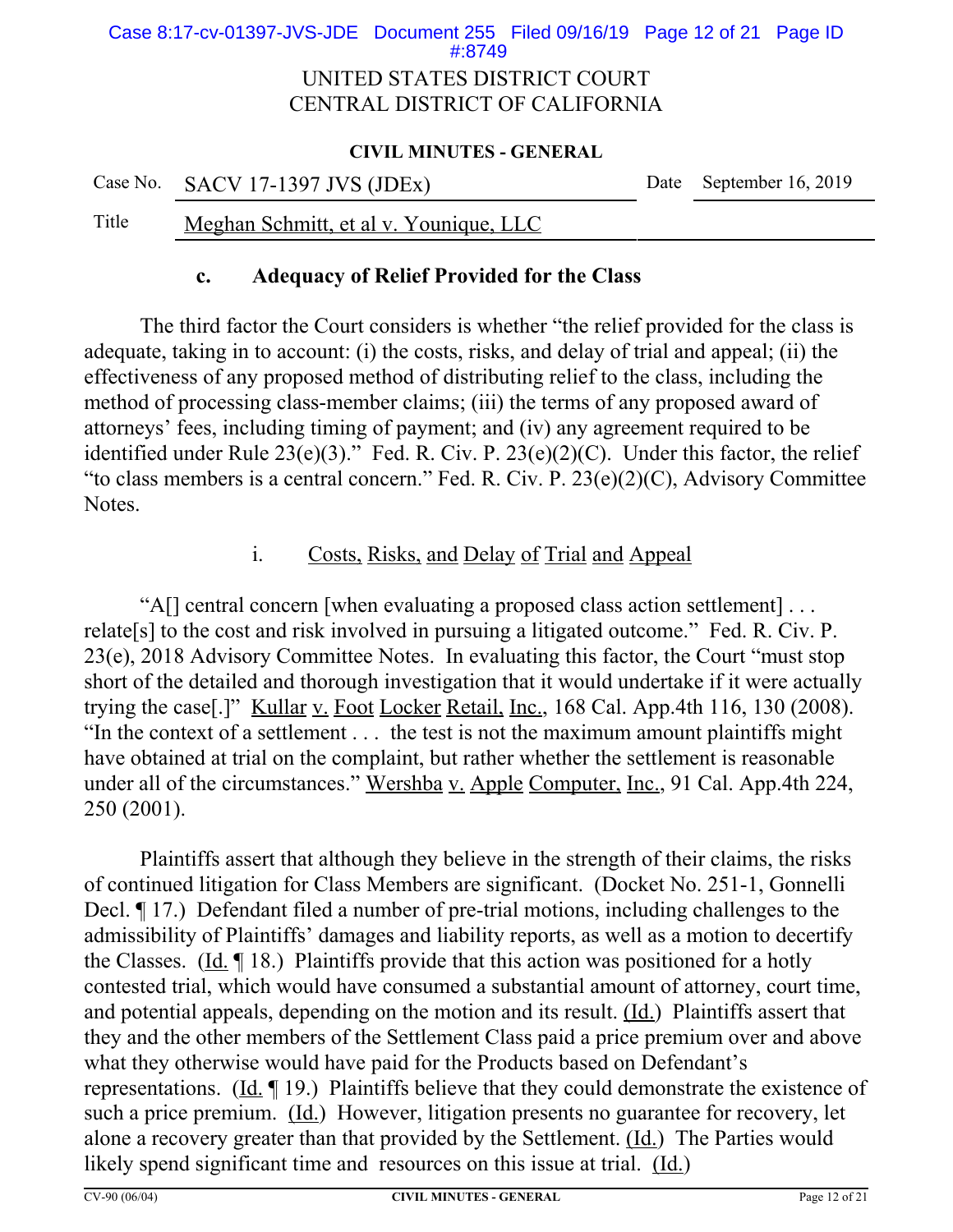## UNITED STATES DISTRICT COURT CENTRAL DISTRICT OF CALIFORNIA Case 8:17-cv-01397-JVS-JDE Document 255 Filed 09/16/19 Page 13 of 21 Page ID #:8750

#### **CIVIL MINUTES - GENERAL**

|       | Case No. SACV 17-1397 JVS (JDEx)       | Date September 16, 2019 |
|-------|----------------------------------------|-------------------------|
| Title | Meghan Schmitt, et al v. Younique, LLC |                         |

The Parties have provided the Court with information regarding what the potential recovery would have been had Plaintiffs won the case. (Mot. at 19, Docket No. 251-2.) They suggest that even if claims are made for ten percent of the purchases made by members of the Settlement Class, the damages for those members would be approximately \$5.5 million. (Id.) Thus, the \$3.25 million Settlement Fund represents approximately 59% of estimated damages. (Id.) However, the Court is not able to fully evaluate the amount of the settlement without at least some estimate of the likely individual recovery.

# ii. Effectiveness of Proposed Method of Relief Distribution

Next, the Court must consider "the effectiveness of any proposed method of distributing relief to the class, including the method of processing class-member claims." Fed. R. Civ. P.  $23(e)(2)(C)$ . "Often it will be important for the court to scrutinize the method of claims processing to ensure that it facilitates filing legitimate claims." Fed. R. Civ. P. 23(e), 2018 Advisory Committee Notes. "A claims processing method should deter or defeat unjustified claims, but the court should be alert to whether the claims process is unduly demanding." Id.

The Settlement Agreement details eligibility for a cash payment and the process for class members to obtain a cash payment by submitting a timely and valid claim form. (Settlement Agreement, Docket No. 251-1, Gonnelli Decl., Ex. 1, § V. A-L.) This Court finds that this process facilitates the filing of legitimate claims and is not unduly demanding, and that the proposed method of distributing relief to the Class is effective.

# iii. Terms of Proposed Award of Attorneys' Fees

Third, the Court must consider "the terms of any proposed award of attorneys' fees, including timing of payment." Fed. R. Civ. P. 23(e)(2)(c).

Class Counsel seeks one-third of the Settlement Amount, which exceeds the Ninth Circuit benchmark of 25%. See Hanlon v. Chrysler Corp., 150 F.3d 1011, 1029 (9th Cir. 1998); see also In re Bluetooth Headset Prods. Liab. Litig., 654 F.3d 935, 942 (9th Cir. 2011) ("Where a settlement produces a common fund for the benefit of the entire class, . . . courts typically calculate 25% of the fund as the 'benchmark' for a reasonable fee award, providing adequate explanation in the record for any 'special circumstances'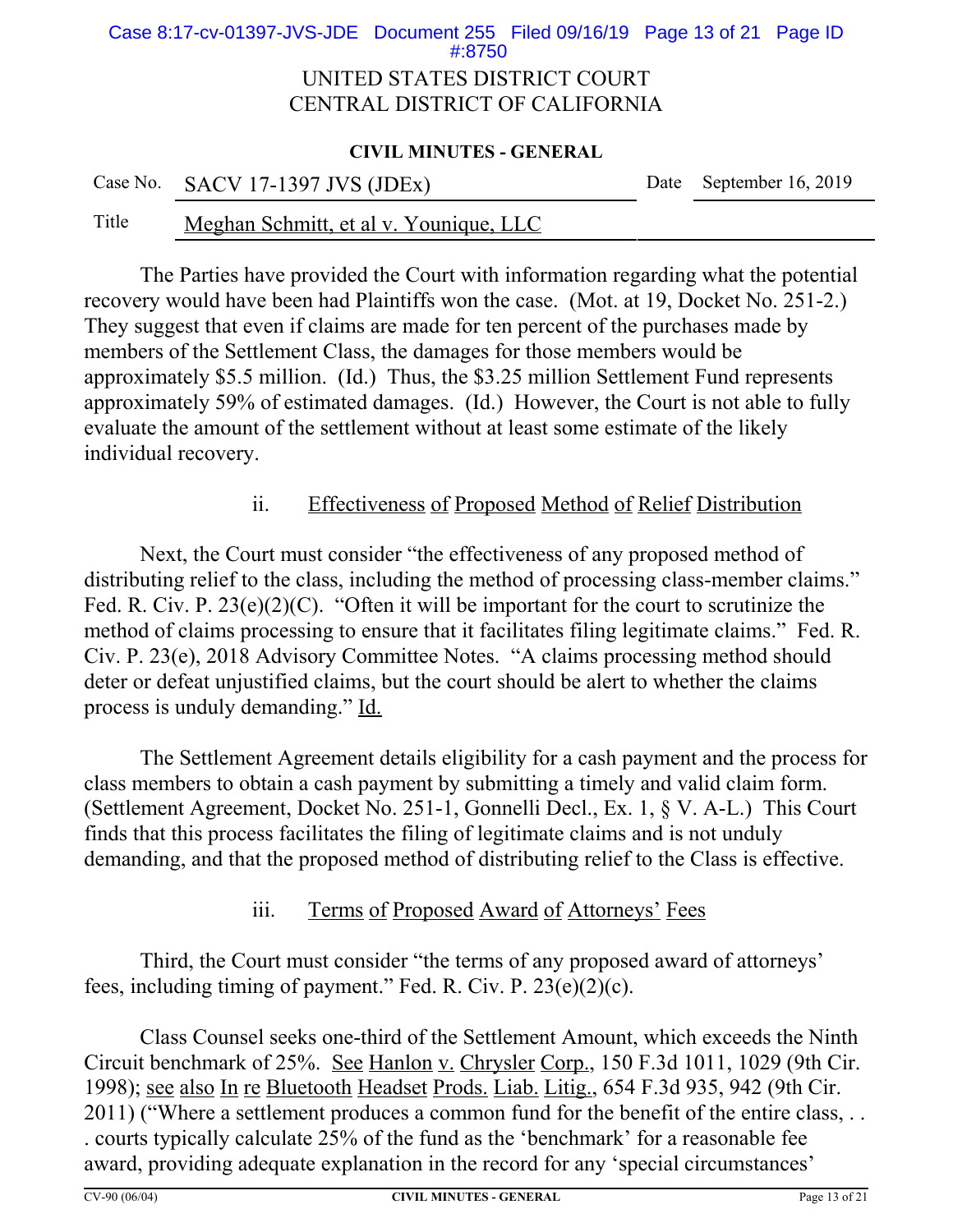## UNITED STATES DISTRICT COURT CENTRAL DISTRICT OF CALIFORNIA Case 8:17-cv-01397-JVS-JDE Document 255 Filed 09/16/19 Page 14 of 21 Page ID #:8751

#### **CIVIL MINUTES - GENERAL**

|       | Case No. SACV 17-1397 JVS (JDEx)       | Date September 16, 2019 |
|-------|----------------------------------------|-------------------------|
| Title | Meghan Schmitt, et al v. Younique, LLC |                         |

justifying a departure.").

Because the negotiated fee award exceeds the Ninth Circuit benchmark, the Court is unlikely to grant Class Counsel entitlement to one-third of the Settlement Amount, absent a strong showing that such an award is justified.

The Court finds that this factor is not an impediment to preliminary approval. However, Class Counsel will need to provide the relevant information to justify their entitlement to their requested fee award, including a lode star calculation with evidentiary support, which Class Counsel shall file within sixty (60) days of preliminary approval.

# iv. Agreement Identification Requirement

The Court must also evaluate any agreement made in connection with the proposed Settlement. See Fed. R. Civ. P.  $23(e)(2)(C)(iv)$ ,  $(e)(3)$ .

Here, the Settlement Agreement before this Court is the only agreement. (Docket No. 251-1.) Thus, the Court need not evaluate any additional agreements outside of the evaluation it makes of the Settlement Agreement.

# **d. Equitable Treatment of Class Members**

The final Rule  $23(e)(2)$  factor turns on whether the proposed settlement "treats" class members equitably relative to each other." Fed. R. Civ. P. 23(e)(2)(D). "Matters of concern could include whether the apportionment of relief among class members takes appropriate account of differences among their claims, and whether the scope of the release may affect class members in different ways that bear on the apportionment of relief." Fed. R. Civ. P. 23(e)(2)(D), 2018 Advisory Committee Notes.

Plaintiffs provide that each member of the Settlement Class is treated in the same manner with respect to the claims they are releasing and their eligibility for an award, with the amount of the award dependent on the number of Products purchased by each Class Member. (Mot., Docket No. 251-2 at 22.) They argue that this approach provides claimants the ability to obtain a payment commensurate with their potential losses, as compared to other members of the Settlement Class. (Id.) But, the Class Representatives will receive additional compensation in the form of a service award. (Docket No. 251-1,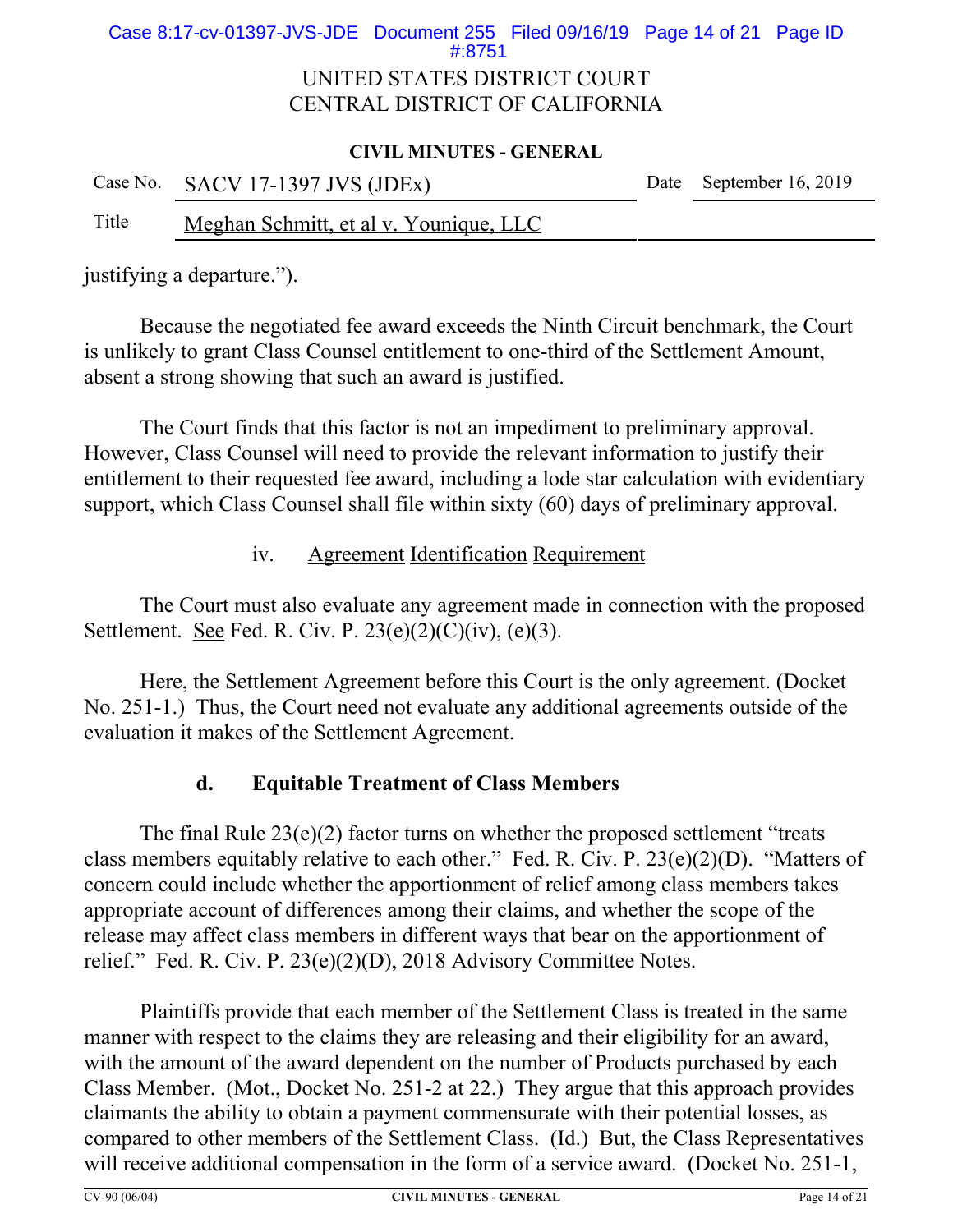## UNITED STATES DISTRICT COURT Case 8:17-cv-01397-JVS-JDE Document 255 Filed 09/16/19 Page 15 of 21 Page ID #:8752

# CENTRAL DISTRICT OF CALIFORNIA

### **CIVIL MINUTES - GENERAL**

|       | Case No. SACV 17-1397 JVS (JDEx)       | Date September 16, 2019 |
|-------|----------------------------------------|-------------------------|
| Title | Meghan Schmitt, et al v. Younique, LLC |                         |

# § X. C.) It is unclear on the present record exactly what their participation was, and hence, the Court cannot assess the proposed additional payment. See Boyd v. Bank of Am. Corp., No. 13-cv-0561-DOC, 2014 WL 6473804, at \*7 (C.D. Cal. Nov. 18, 2014) (citing Staton v. Boeing Co., 327 F.3d 938, 976–77 (9th Cir. 2003)).

Although Plaintiffs claim that each Class Representative is entitled to their additional compensation for their participation in the Actions, the Court will only approve the Class Representative Service Awards if they are supported by adequate proof for each representative, including approximate time spent on case. To simply provide "tiers" of compensation without a showing of how those calculations were made is inadequate. Moreover, the Court is unlikely to award payments that far exceed the individual payments made to Class Members absent proof of significant participation This is another reason the Court requires an estimate of individual recovery.

Class Counsel shall submit declarations from each named Plaintiff, supporting their service award, when Class Counsel files the fee motion.

Other than the Court's stated concern regarding the sufficiency of documentation supporting the service awards, which the Court will address in the final settlement approval, the Court is satisfied that all class members are treated equitably.

# **B. Preliminary Certification of the Proposed Settlement Class**

The second prerequisite for directing notice of the settlement to the Class is a determination that the Class is likely to meet the requirements for certification for settlement purposes. Fed. R. Civ. P.  $23(e)(1)(B)(ii)$ . Certification requires that all four elements of Rule 23(a) and at least one prong under Rule 23(b) be satisfied. For purposes of this Settlement Agreement, the Parties stipulate to class action certification. (Settlement Agreement, Docket No. 251-1, Ex. 1, § III. A.) The Court examines each requirement to determine whether the Class can be certified for purposes of the Settlement Agreement.

# **1. The Proposed Settlement Class Meets the Requirements Under Fed. R.**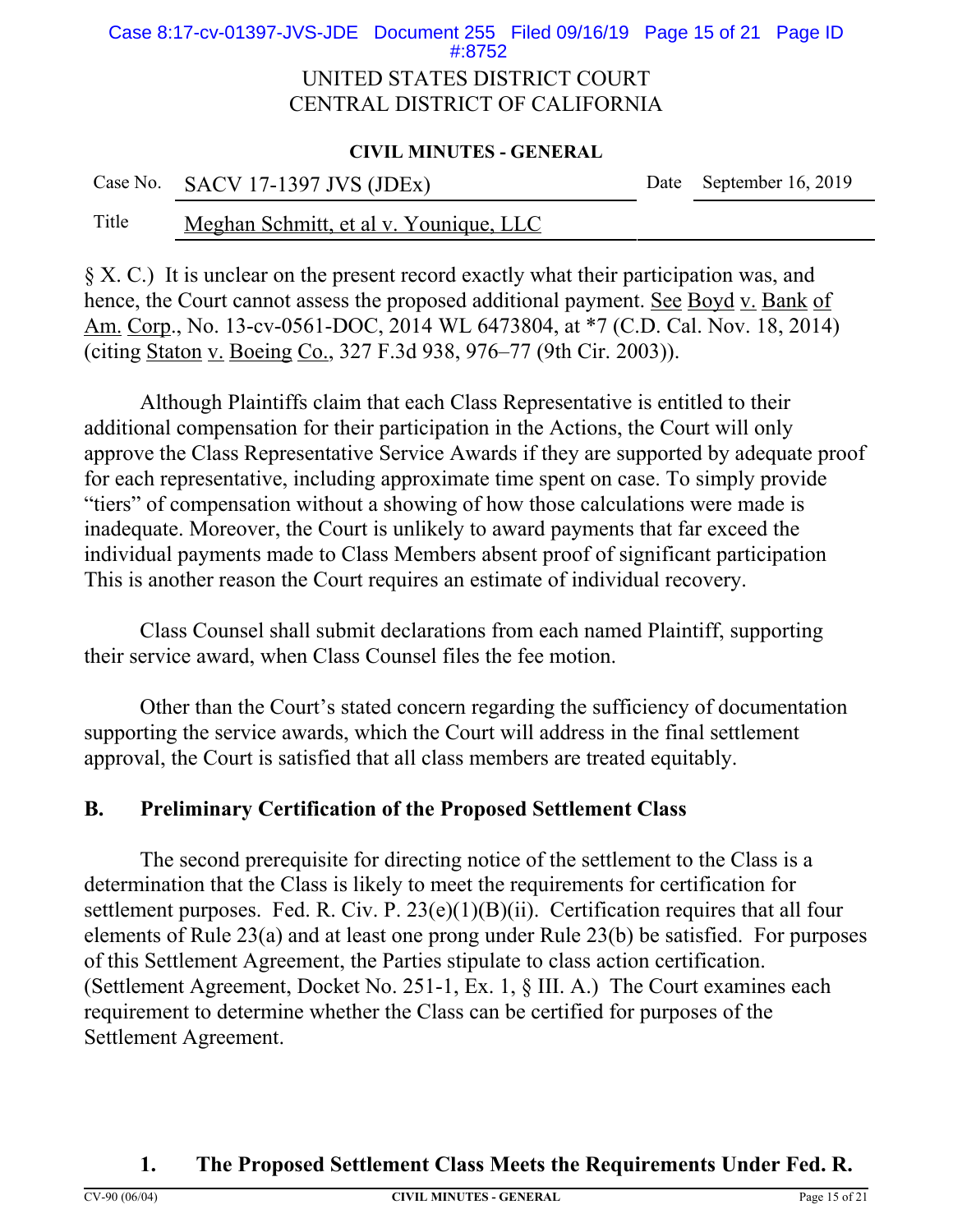# UNITED STATES DISTRICT COURT Case 8:17-cv-01397-JVS-JDE Document 255 Filed 09/16/19 Page 16 of 21 Page ID #:8753

# CENTRAL DISTRICT OF CALIFORNIA

## **CIVIL MINUTES - GENERAL**

|       | Case No. SACV 17-1397 JVS (JDEx)       | Date September 16, 2019 |
|-------|----------------------------------------|-------------------------|
| Title | Meghan Schmitt, et al v. Younique, LLC |                         |

# **Civ. Pro. 23(a).**

Rule 23(a) imposes four prerequisites for class actions: (1) the class is so numerous that a joinder of all members is impracticable (numerosity); (2) there are questions of law or fact common to the class (commonality); (3) the claims or defenses of the representative parties are typical of the claims or defenses of the class (typicality); and (4) the representative parties will fairly and adequately protect the interests of the class (adequacy). Fed. R. Civ. P. 23(a); United Steel, Paper & Forestry, Rubber, Mfg. Energy, Allied Indus. & Serv. Workers Int'l Union, AFL-CIO v. ConocoPhillips Co., 593 F.3d 802, 806 (9th Cir. 2010).

# **a. Numerosity**

Under Rule  $23(a)(1)$ , a class must be so numerous that joinder of all members is impracticable. Fed. R. Civ. P. 23(a)(1). Because this requirement is not tied to a fixed numerical threshold, a court needs to examine the specific facts of each case. Rannis v. Recchia, 380 Fed. App'x 646, 651 (9th Cir. 2010). Typically, courts have found that the numerosity requirement is satisfied when the proposed class includes at least forty members. Id.

Here, Younique sold 459,441 stand-alone units in California, 154,146 in Ohio, 100,158 in Tennessee and 180,404 in Florida. (Docket No. 80-1 at 12.) Thus, Plaintiffs have easily satisfied the Rule 23(a)(1) numerosity element. Accordingly, the Court finds that joinder of individual members is impracticable.

# **b. Commonality**

Rule 23(a)(2) requires that there are common questions of law or fact. Fed. R. Civ. P. 23(a)(2). However, to satisfy this rule, all questions of fact and law do not need to be common. Hanlon, 150 F.3d at 1019. For instance, a class meets the commonality requirement if members share the same legal issues but have different factual foundations. Id. In addition, commonality is satisfied if members of the class share a common core of facts despite having different legal remedies. Id.

The proposed Classes' theory of liability is that "class members were subjected to the same labeling that contained the same misrepresentations, that the fibers were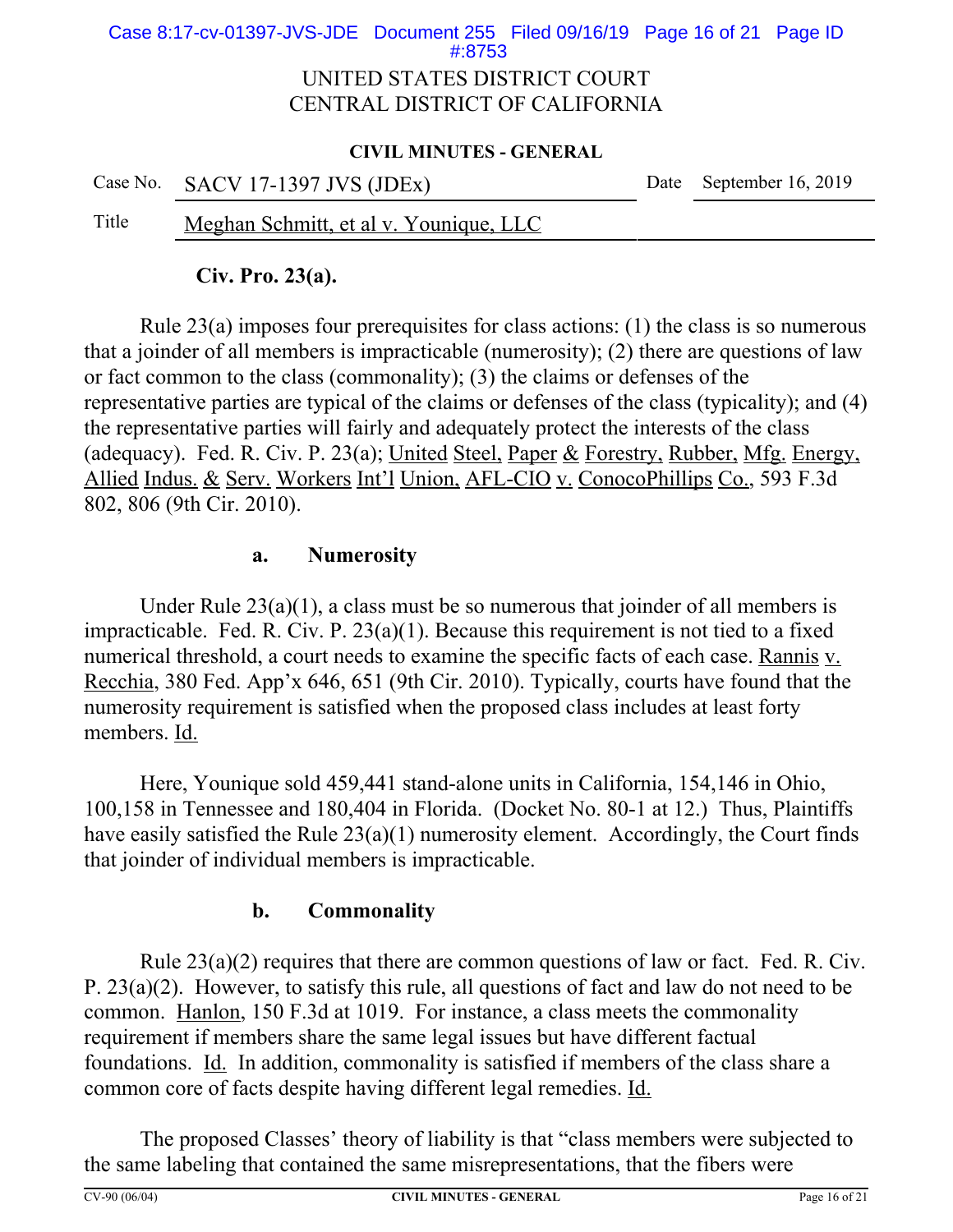## UNITED STATES DISTRICT COURT CENTRAL DISTRICT OF CALIFORNIA Case 8:17-cv-01397-JVS-JDE Document 255 Filed 09/16/19 Page 17 of 21 Page ID #:8754

#### **CIVIL MINUTES - GENERAL**

|       | Case No. SACV 17-1397 JVS (JDEx)       | Date September 16, 2019 |
|-------|----------------------------------------|-------------------------|
| Title | Meghan Schmitt, et al v. Younique, LLC |                         |

'Natural' and made of 100% green tea fibers." (Docket No. 80-1 at 12.) Plaintiffs indicate that the common issues include: (1) whether the label misrepresented the ingredients; (2) the ingredients of the fibers; (3) whether the representations on the label were material to a reasonable consumer; and (4) the proper measure of class damages. (Id.) The Court finds that sufficient commonality has been established.

## **c. Typicality**

Rule 23(a)(3) requires that the claims or defenses of the representative parties are typical of the claims or defenses of the class. Fed. R. Civ. P.  $23(a)(3)$ . Rule  $23(a)(3)$  has a permissive standard: the representative claims are typical if they are reasonably comparable to the claims of the absent class members; substantial identicalness between the claims is not required. Hanlon, 150 F.3d at 1020. The test for typicality is (1) whether other members have a similar injury, (2) whether the action is based on conduct that is not unique to the named plaintiffs, and (3) whether the same course of conduct has injured other class members. Hanon v. Dataproducts Corp., 976 F.2d 497, 508 (9th Cir. 1992).

Plaintiffs contend the claims of the class arise from the same misconduct that Plaintiffs seek to remedy – the misrepresentations concerning the ingredients in the Product fibers. (Mot., Docket No. 251-2 at 11.) The same representations were made on all Products, including those purchased by Plaintiffs during the class period. (Id.) Thus, the typicality requirement is also satisfied.

# **d. Adequacy**

Rule 23(a)(4) requires that a representative party fairly and adequately protects the interest of the class. Fed. R. Civ. P. 23(a)(4). Representation is fair and adequate when (1) the representative plaintiffs and counsel have no conflicts of interest with other class members and (2) representative plaintiffs and counsel will prosecute the action vigorously on behalf of the class. Staton, 327 F.3d at 957.

The proposed class representatives also have no conflicts with the class, have participated actively in the case, and are represented by attorneys experienced in class action litigation. (Docket No. 251-1, Gonnelli Decl.¶ 20.)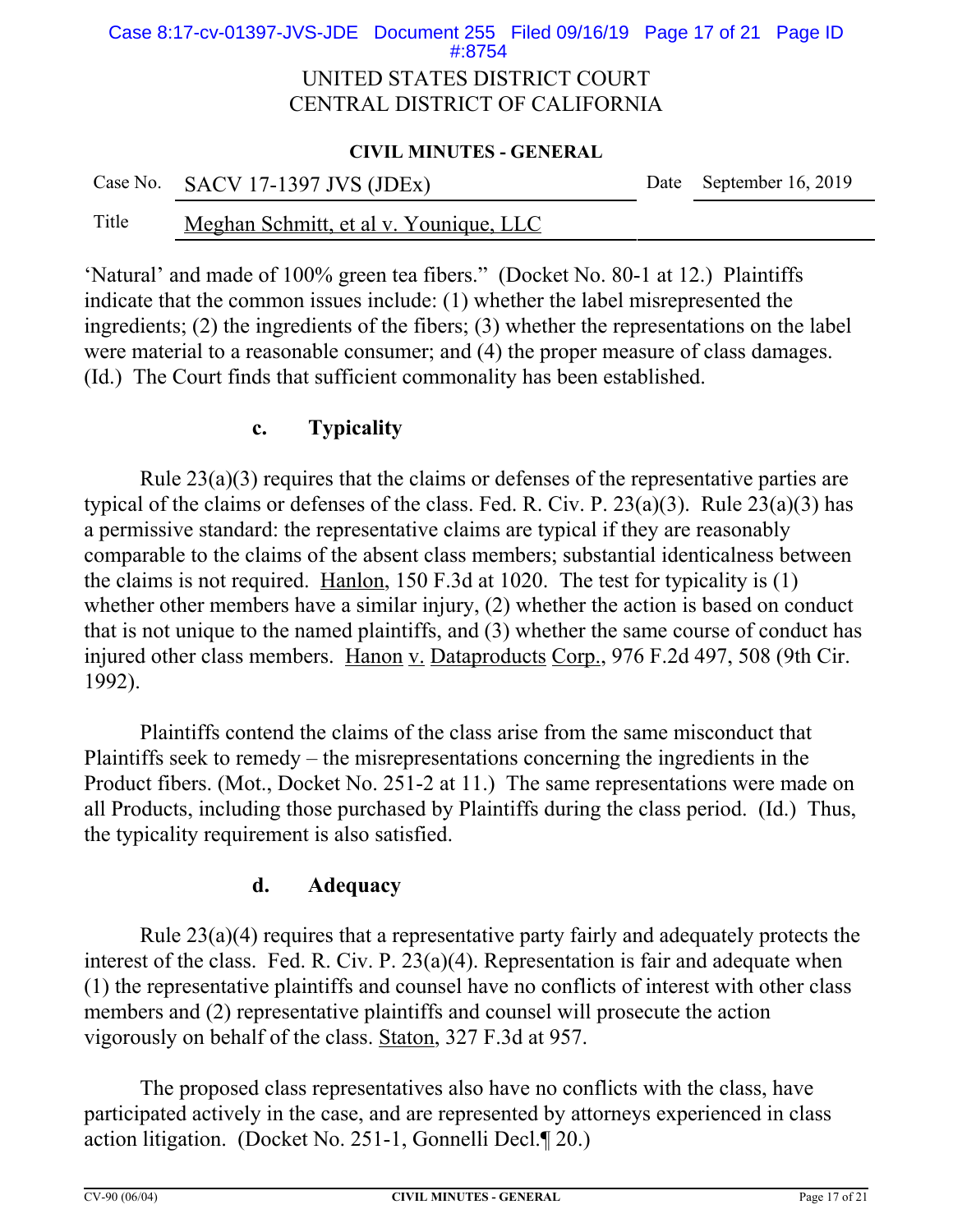## UNITED STATES DISTRICT COURT CENTRAL DISTRICT OF CALIFORNIA Case 8:17-cv-01397-JVS-JDE Document 255 Filed 09/16/19 Page 18 of 21 Page ID #:8755

#### **CIVIL MINUTES - GENERAL**

|       | Case No. SACV 17-1397 JVS (JDEx)       | Date September 16, 2019 |
|-------|----------------------------------------|-------------------------|
| Title | Meghan Schmitt, et al v. Younique, LLC |                         |

The Court finds that adequacy has been established for purposes of preliminary approval.

# **2. The Proposed Settlement Class Meets the Requirements Under Federal Rule of Civil Procedure 23(b)(3).**

Because the proposed settlement class satisfied the prerequisites under Rule 23(a), the Court must now consider whether it also satisfies Rule 23(b). Based on the following analysis, the Court finds that it meets the requirements of Rule 23(b)(3).

Under Rule 23(b)(3), a plaintiff must show (1) that common factual and legal issues predominate over individual questions and (2) that a class action is a superior method to resolve the class claims. Fed. R. Civ. P. 23(b)(3). There are several relevant factors to consider during this analysis: (1) the class members' interest in individually controlling the prosecution or defense of separate actions, (2) the extent and nature of any litigation concerning the controversy already begun by or against class members, (3) the desirability or undesirability of concentrating the litigation of the claims in the particular forum, and (4) the likely difficulties in managing a class action. <u>Id.</u>  $23(b)(3)(A)$ –(D). Here, the Court finds (1) that common factual and legal issues predominate over individual questions and (2) that a class action is a superior method to resolve the class claims.

# **a. Common Factual and Legal Issues Predominate Over Individual Questions.**

To meet the predominance requirement, common questions must be so significant that a single suit resolves all the issues at dispute for all of the class members. Berger v. Home Depot USA, Inc., 741 F.3d 1061, 1067 (9th Cir. 2014), abrogated on other grounds by Microsoft Corp. v. Baker, 137 U.S. 1702 (2017). This predominance inquiry is a more rigorous analysis, and it presumes that there is commonality. Gold v. Midland Credit Mgmt., Inc., 306 F.R.D. 623, 633 (N.D. Cal. 2014).

As explained previously, the Court has found commonality. Plaintiffs' case depends on whether: (1) Defendant represented that the fibers in its Product was made with "Natural Fibers" and made from "100% Green Tea Fibers;" (2) whether those representations were false; (3) whether those representations were material; and (4)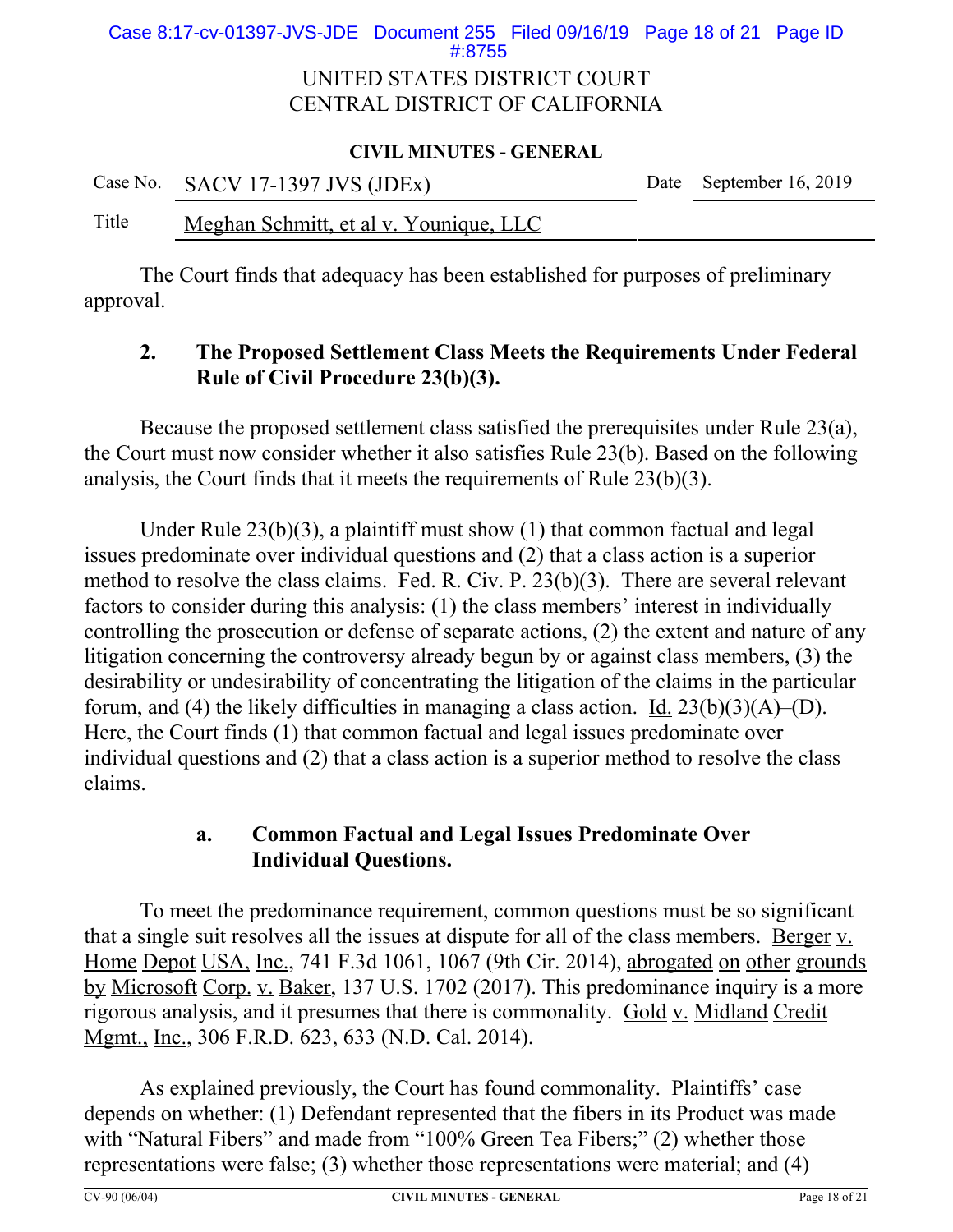## UNITED STATES DISTRICT COURT CENTRAL DISTRICT OF CALIFORNIA Case 8:17-cv-01397-JVS-JDE Document 255 Filed 09/16/19 Page 19 of 21 Page ID #:8756

#### **CIVIL MINUTES - GENERAL**

|       | Case No. SACV 17-1397 JVS (JDEx)       | Date September 16, 2019 |
|-------|----------------------------------------|-------------------------|
| Title | Meghan Schmitt, et al v. Younique, LLC |                         |

whether class members suffered damages as a result of those misrepresentations. (Mot., Docket No. 251-2 at 12.) Accordingly, common issues predominate over any potential individual ones because liability and damages can be resolved for all Class Members using the same evidence

Thus, the Court finds that the predominance requirement has been met.

# **b. A Class Action is a Superior Method to Resolve the Class Claims.**

A class action is a superior method to resolve the claims.

 If all Class Members brought individual actions, they would need to prove the same wrongdoing by Younique, using the same evidence. Resolving these claims through a class action avoids the inefficiency of repetitious litigation and the potential risk of inconsistent rulings. Additionally, litigating each claim individually is unrealistic, as this would impose extraordinary burdens on the parties. See Wren v. RGIS Inventory Specialists, 256 F.R.D. 180, 210 (N.D. Cal. 2009) (finding class action superior where "[t]he alternative–hundreds or even thousands of individual actions–is not realistic."). Further, the amount in dispute for individual Class Members is too small, and the required expert testimony and document review is too costly. See Just Film, Inc. v. Buono, 847 F.3d 1108, 1123 (9th Cir. 2017). Accordingly, the Court finds that a class action in this case is a superior method to resolve the claims.

# **C. The Proposed Settlement Class Generally Meets the Notice Requirements Under Fed. R. Civ. Pro. 23(c)(2)(B).**

Under Rule  $23(c)(2)(B)$ , "for any class certified under Rule  $23(b)(3)$ —or upon ordering notice under Rule 23(e)(1) to a class proposed to be certified for purposes of settlement under Rule 23(b)(3)—the court must direct to class members the best notice that is practicable under the circumstances, including individual notice to all members who can be identified through reasonable effort." Fed. R. Civ. P. 23(c)(2)(B). Rule  $23(c)(2)(B)$  further states that the notice may be made by one of the following: United States mail, electronic means, or another type of appropriate means. Id. "The notice must clearly and concisely state in plain, easily understood language: (I) the nature of the action; (ii) the definition of the class certified; (iii) the class claims, issues, or defenses;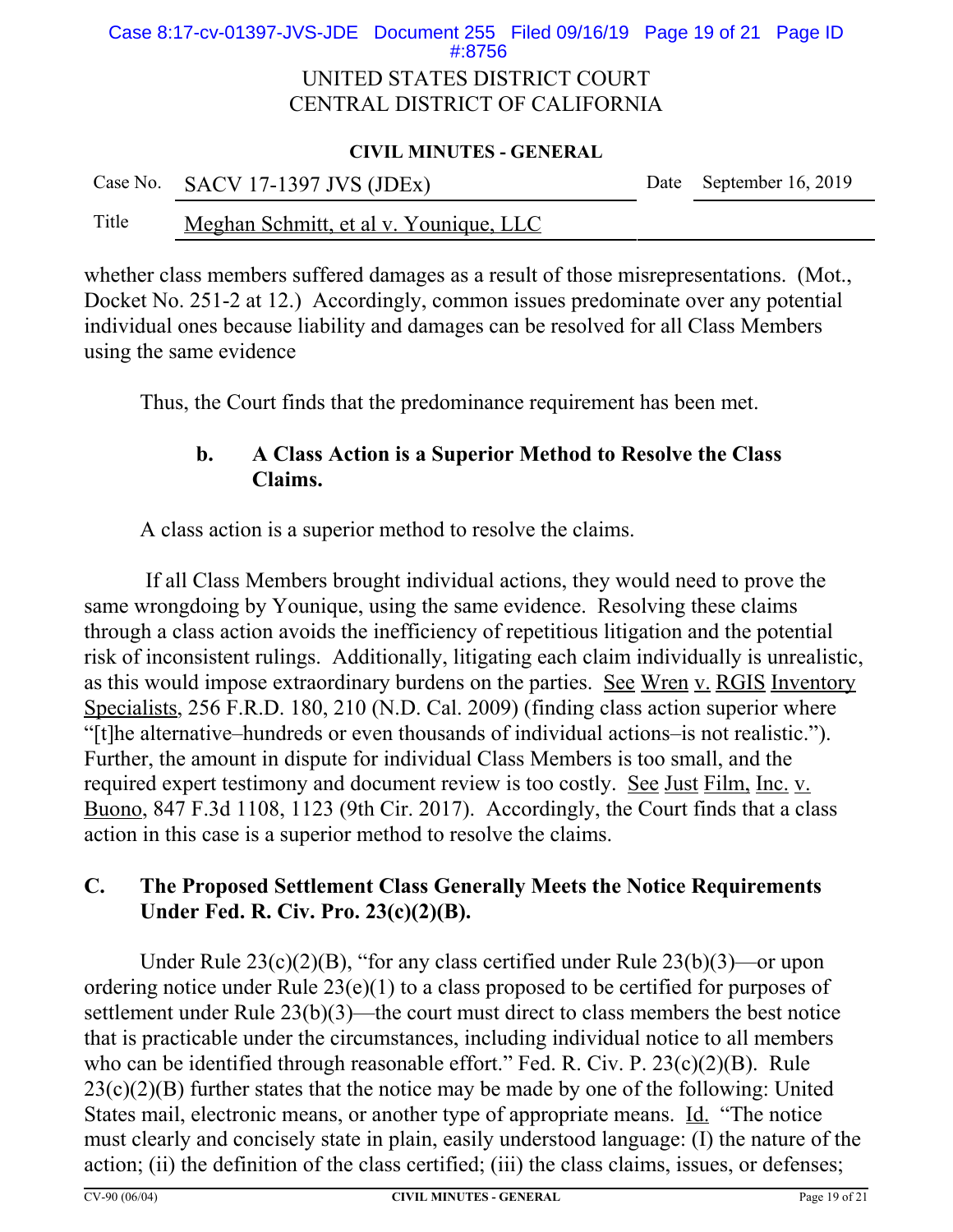## UNITED STATES DISTRICT COURT CENTRAL DISTRICT OF CALIFORNIA Case 8:17-cv-01397-JVS-JDE Document 255 Filed 09/16/19 Page 20 of 21 Page ID #:8757

#### **CIVIL MINUTES - GENERAL**

|       | Case No. SACV 17-1397 JVS (JDEx)       | Date September 16, 2019 |
|-------|----------------------------------------|-------------------------|
| Title | Meghan Schmitt, et al v. Younique, LLC |                         |

(iv) that a class member may enter an appearance through an attorney if the member so desires; (v) that the court will exclude from the class any member who requests exclusion; (vi) the time and manner for requesting exclusion; and (vii) the binding effect of a class judgment on members under Rule 23(c)(3)." Id.

The Notice Program includes emailing the Notice to potential Settlement Class members for whom Younique has contact information, mailing the Notice to Settlement class members for whom the email is returned as undeliverable, launching an internet and social media campaign to reach members of the Settlement Class, and posting the Long-Form Notice on a dedicated website for the case to allow potential Class members to obtain information about the settlement and file a claim online. (Docket No. 251-1, Fenwick Decl. ¶¶ 5-12.)

Further, the Court finds that the Notice clearly and adequately conveys all relevant information regarding the proposed Settlement as required by Rule  $23(c)(2)(B)$ . The Notice concisely states a description of the action and the definition of the certified class. (Docket No. 251-1, Exs. C, D.) It identifies the class claims, and explains that class members member may enter an appearance through an attorney if the member so desires. (Id.) Finally, the Notice states that the court will exclude from the class any member who requests exclusion, the time and manner for requesting exclusion, and the binding effect of a class judgment on members under Rule 23(c)(3). (Id.) Accordingly, the proposed Settlement Class generally meets the requirements for notice. However, the Court notes that Class members should have at least 60 days to object

## **IV. CONCLUSION**

For the foregoing reasons, the Court **GRANTS** Plaintiffs' motion certifying the proposed Settlement Class, granting preliminary approval of the proposed settlement, directing dissemination of notice to the Class pursuant to the proposed notice plan, and appointing Heffler Claims Group as the Settlement Administrator for the dissemination of notice. Class counsel shall file a motion for final settlement approval within forty-five (45) days of the Response Deadline.

## **IT IS SO ORDERED.**